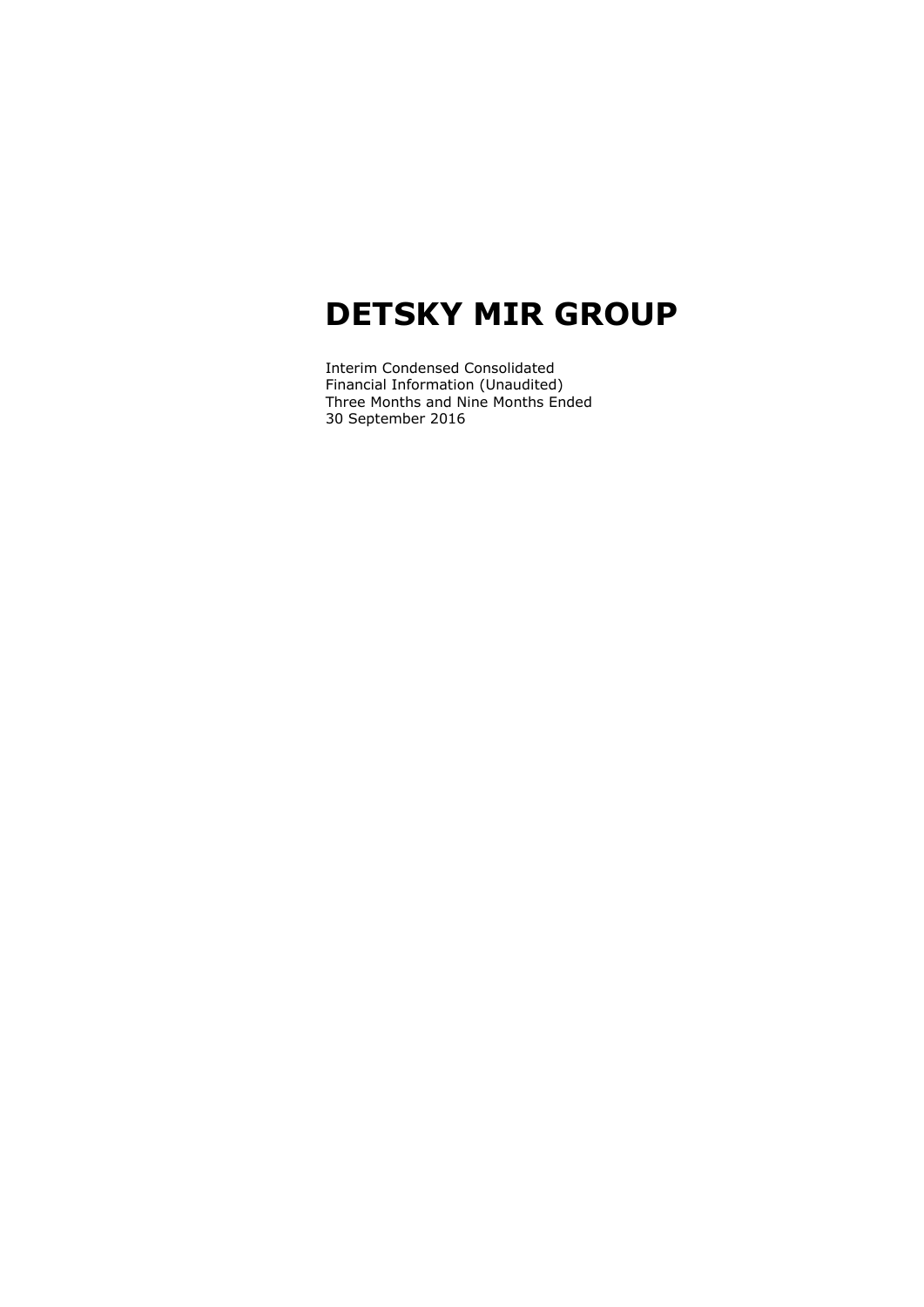# **TABLE OF CONTENTS**

|                                                                                                                                                                                                                            | <b>Pages</b> |
|----------------------------------------------------------------------------------------------------------------------------------------------------------------------------------------------------------------------------|--------------|
| STATEMENT OF MANAGEMENT'S RESPONSIBILITIES FOR THE PREPARATION AND APPROVAL<br>OF THE INTERIM CONDENSED CONSOLIDATED FINANCIAL INFORMATION<br>FOR THE THREE MONTHS AND THE NINE MONTHS ENDED 30 SEPTEMBER 2016 (UNAUDITED) | $\mathbf{1}$ |
| INDEPENDENT AUDITOR'S REPORT ON REVIEW OF THE INTERIM CONDENSED<br>CONSOLIDATED FINANCIAL INFORMATION                                                                                                                      | 2            |
| INTERIM CONDENSED CONSOLIDATED FINANCIAL INFORMATION<br>FOR THE THREE MONTHS AND THE NINE MONTHS ENDED 30 SEPTEMBER 2016 (UNAUDITED):                                                                                      |              |
| Interim condensed consolidated statement of profit or loss and other comprehensive income                                                                                                                                  | 3            |
| Interim condensed consolidated statement of financial position                                                                                                                                                             | 4            |
| Interim condensed consolidated statement of changes in equity                                                                                                                                                              | 5            |
| Interim condensed consolidated statement of cash flows                                                                                                                                                                     | 6            |
| Notes to the interim condensed consolidated financial information                                                                                                                                                          | 7-17         |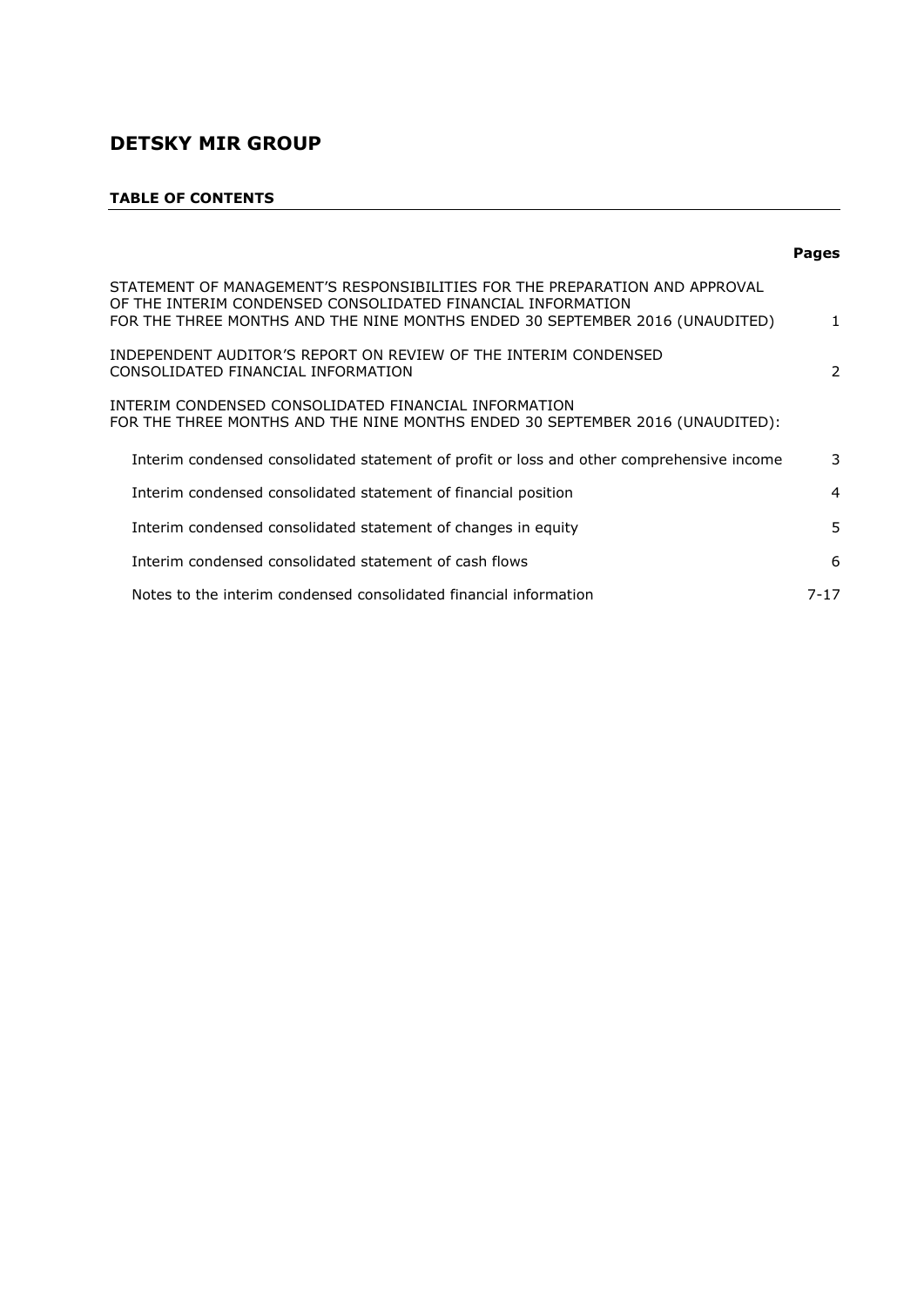#### **STATEMENT OF MANAGEMENT'S RESPONSIBILITIES FOR THE PREPARATION AND APPROVAL OF THE INTERIM CONDENSED CONSOLIDATED FINANCIAL INFORMATION FOR THE THREE-MONTHS AND THE NINE-MONTHS ENDED 30 SEPTEMBER 2016 (UNAUDITED)**

Management is responsible for the preparation of the interim condensed consolidated financial information that presents fairly the consolidated financial position of Public Joint Stock Company "Detsky Mir" (the "Company") and its subsidiaries (the "Group") as at 30 September 2016, the consolidated results of its operations for the three months and the nine months then ended, cash flows and changes in equity for the nine months then ended, in compliance with International Accounting Standard 34 "Interim Financial Reporting".

In preparing the interim condensed consolidated financial information, management is responsible for:

- properly selecting and applying accounting policies;
- presenting information, including accounting policies, in manner that provides relevant, reliable, comparable and understandable information;
- providing additional disclosures when compliance with the specific requirements in IFRSs are insufficient to enable users to understand the impact of particular transactions, other events and conditions on the Group's consolidated financial position and financial performance;
- making an assessment of the Group's ability to continue as a going concern.

Management is also responsible for:

- designing, implementing and maintaining an effective and sound system of internal controls throughout the Group;
- maintaining adequate accounting records that are sufficient to show and explain the Group's transactions and disclose with reasonable accuracy at any time the consolidated financial position of the Group, and which enable them to ensure that the interim condensed consolidated financial information of the Group complies with IFRS;
- maintaining statutory accounting records in compliance with local legislation and accounting standards of Russian Federation;
- taking such steps as are reasonably available to them to safeguard the assets of the Group; and
- preventing and detecting fraud and other irregularities.

The interim condensed consolidated financial information was approved on 23 November 2016.

 $\overline{a}$   $\overline{a}$   $\overline{a}$   $\overline{a}$   $\overline{a}$   $\overline{a}$   $\overline{a}$   $\overline{a}$   $\overline{a}$   $\overline{a}$   $\overline{a}$   $\overline{a}$   $\overline{a}$   $\overline{a}$   $\overline{a}$   $\overline{a}$   $\overline{a}$   $\overline{a}$   $\overline{a}$   $\overline{a}$   $\overline{a}$   $\overline{a}$   $\overline{a}$   $\overline{a}$   $\overline{$ **V.S. Chirakhov A.S. Garmanova** Chief Executive Officer<br>PISC Detsky Mir<br>PISC Detsky Mir PJSC Detsky Mir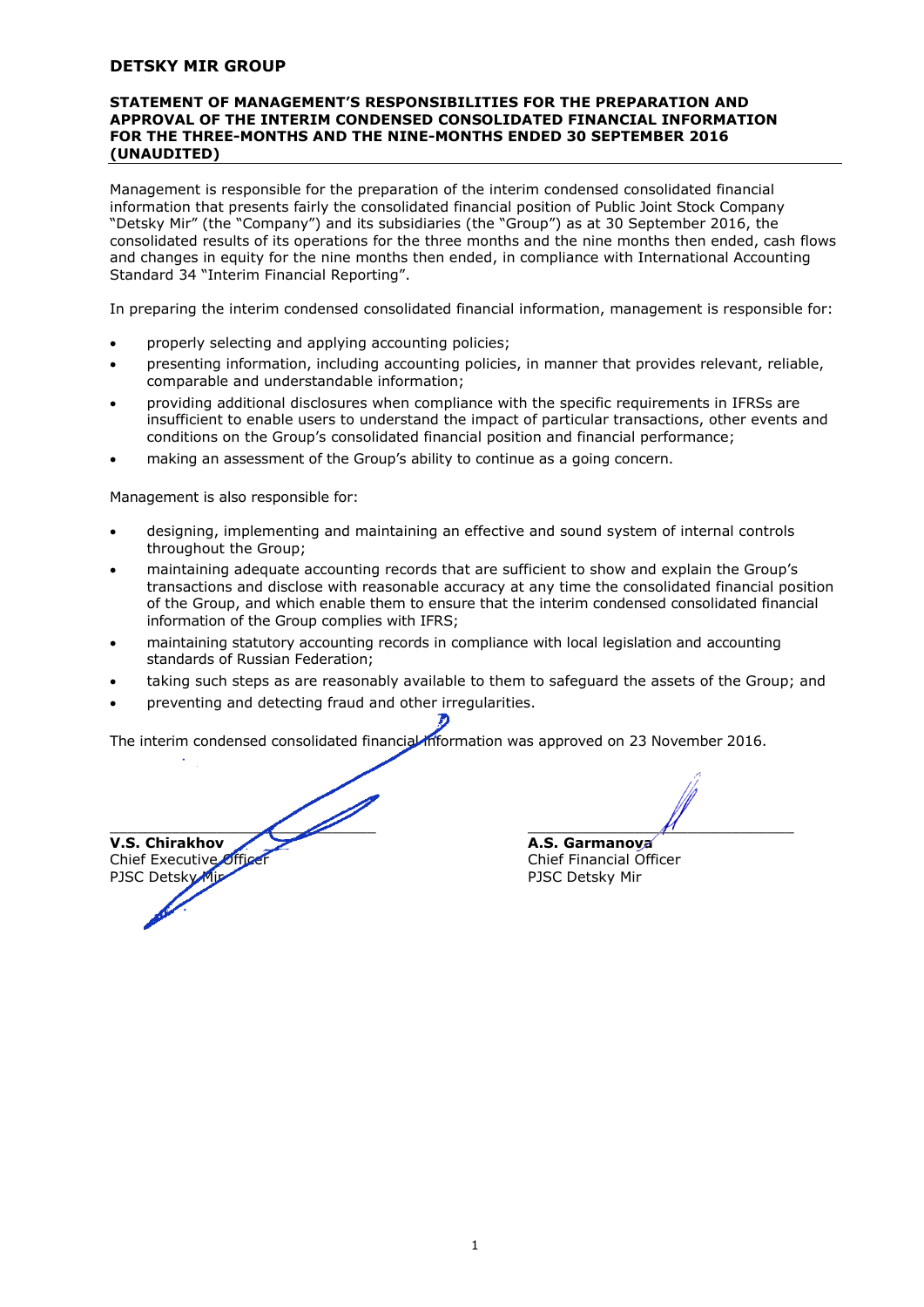# Deloitte.

ZAO "Deloitte & Touche CIS" 5 Lesnava Street Moscow, 125047, Russia

Tel: +7 (495) 787 06 00 Fax: +7 (495) 787 06 01 deloitte.ru

# **INDEPENDENT AUDITOR'S REPORT ON REVIEW OF THE INTERIM CONDENSED CONSOLIDATED FINANCIAL INFORMATION**

To: Shareholders and Board of Directors of Public Joint Stock Company "Detsky Mir"

# **Introduction**

We have reviewed the accompanying interim condensed consolidated statement of financial position of Public Joint Stock Company "Detsky Mir" (the "Company") and its subsidiaries (the "Group") as at 30 September 2016 and the related interim condensed consolidated statements of profit or loss and other comprehensive income for the three months and the nine months then ended, changes in equity and cash flows for the nine months then ended, and a summary of significant accounting policies and other explanatory notes (the "interim condensed consolidated financial information"). Management is responsible for the preparation and presentation of this interim condensed consolidated financial information in accordance with International Accounting Standard 34 "Interim Financial Reporting" ("IAS 34"). Our responsibility is to express a conclusion on this interim condensed consolidated financial information based on our review.

# **Scope of Review**

We conducted our review in accordance with International Standard on Review Engagements 2410 "Review of Interim Financial Information Performed by the Independent Auditor of the Entity". A review of interim condensed consolidated financial information consists of making inquiries, primarily of persons responsible for financial and accounting matters, and applying analytical and other review procedures. A review is substantially less in scope than an audit conducted in accordance with International Standards on Auditing and consequently does not enable us to obtain assurance that we would become aware of all significant matters that might be identified in an audit. Accordingly, we do not express an audit opinion.

#### **Conclusion**

Based on our review, nothing has come to our attention that causes us to believe that the accompanying interim condensed consolidated financial information is not prepared, in all material respects, in accordance with IAS 34.

# DELOITTE & TOUCHE

Moscow 23 November 2016

Deloitte refers to one or more of Deloitte Touche Tohmatsu Limited, a UK private company limited by guarantee ("DTTL"), its network of member firms, and their related entities. DTTL and each of its member firms are legally separate and independent entities. DTTL (also referred to as "Deloitte Global") does not provide services to clients. Please see www.deloitte.com/about<br>for a more detailed descripti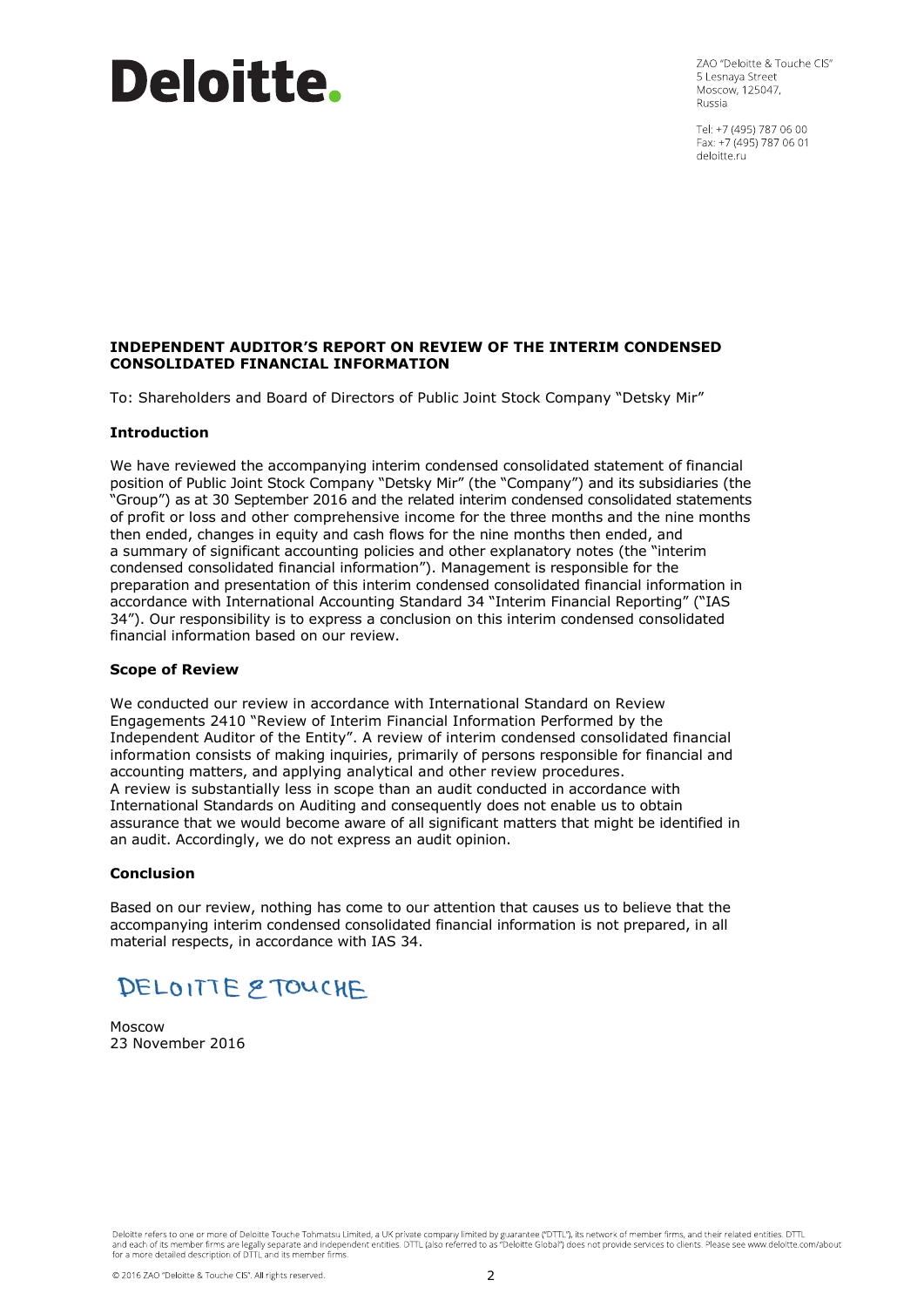#### **INTERIM CONDENSED CONSOLIDATED STATEMENT OF PROFIT OR LOSS AND OTHER COMPREHENSIVE INCOME FOR THE THREE MONTHS AND THE NINE MONTHS ENDED 30 SEPTEMBER 2016 (UNAUDITED)**  *(in millions of Russian Rubles, except earnings per share)*

|                                                                                                                       |              |                 | For the nine months ended                      |             | For the three months ended  |
|-----------------------------------------------------------------------------------------------------------------------|--------------|-----------------|------------------------------------------------|-------------|-----------------------------|
|                                                                                                                       | <b>Notes</b> | 2016            | 30 September 30 September 30 September<br>2015 | 2016        | <b>30 September</b><br>2015 |
| <b>REVENUE</b>                                                                                                        | 4            | 54,226          | 39,967                                         | 20,490      | 15,222                      |
| <b>COST OF SALES</b>                                                                                                  |              | (36, 151)       | (26, 125)                                      | (13, 622)   | (9, 819)                    |
| <b>GROSS PROFIT</b>                                                                                                   |              | 18,075          | 13,842                                         | 6,868       | 5,403                       |
| Selling, general and administrative<br>expenses<br>Share of profit of associate, net of                               | 5            | (14, 618)       | (11, 534)                                      | (5,056)     | (4,001)                     |
| income tax<br>Other operating expenses, net                                                                           |              | 9<br>(19)       | 5<br>(11)                                      | (5)         | 5<br>(12)                   |
| OPERATING PROFIT                                                                                                      |              | 3,447           | 2,302                                          | 1,807       | 1,395                       |
| Finance income<br>Finance expense<br>Gain on acquisition of controlling                                               | 16<br>6      | 148<br>(1, 418) | 535<br>(1, 251)                                | 32<br>(453) | 206<br>(576)                |
| interest in associate<br>Foreign exchange loss, net                                                                   | 3            | 16<br>(10)      | (595)                                          | 16<br>(56)  | (543)                       |
| PROFIT BEFORE TAX                                                                                                     |              | 2,183           | 991                                            | 1,346       | 482                         |
| Income tax expense                                                                                                    | 7            | (498)           | (334)                                          | (288)       | (193)                       |
| <b>PROFIT FOR THE PERIOD</b>                                                                                          |              | 1,685           | 657                                            | 1,058       | 289                         |
| <b>Other comprehensive</b><br>income/(loss)                                                                           |              |                 |                                                |             |                             |
| Items that may be reclassified<br>subsequently to profit or loss<br>Effect of translation to presentation<br>currency |              | 36              | 16                                             | (35)        | 8                           |
| <b>TOTAL COMPREHENSIVE INCOME</b><br>for the period                                                                   |              | 1,721           | 673                                            | 1,023       | 297                         |
| <b>Earnings per share</b>                                                                                             |              |                 |                                                |             |                             |
| Weighted average number of shares<br>outstanding, basic and diluted                                                   |              | 739,000,000     | 739,000,000                                    | 739,000,000 | 739,000,000                 |
| Earnings per share, basic and diluted<br>(in Russian Rubles per share)                                                |              | 2.28            | 0.89                                           | 1.43        | 0.39                        |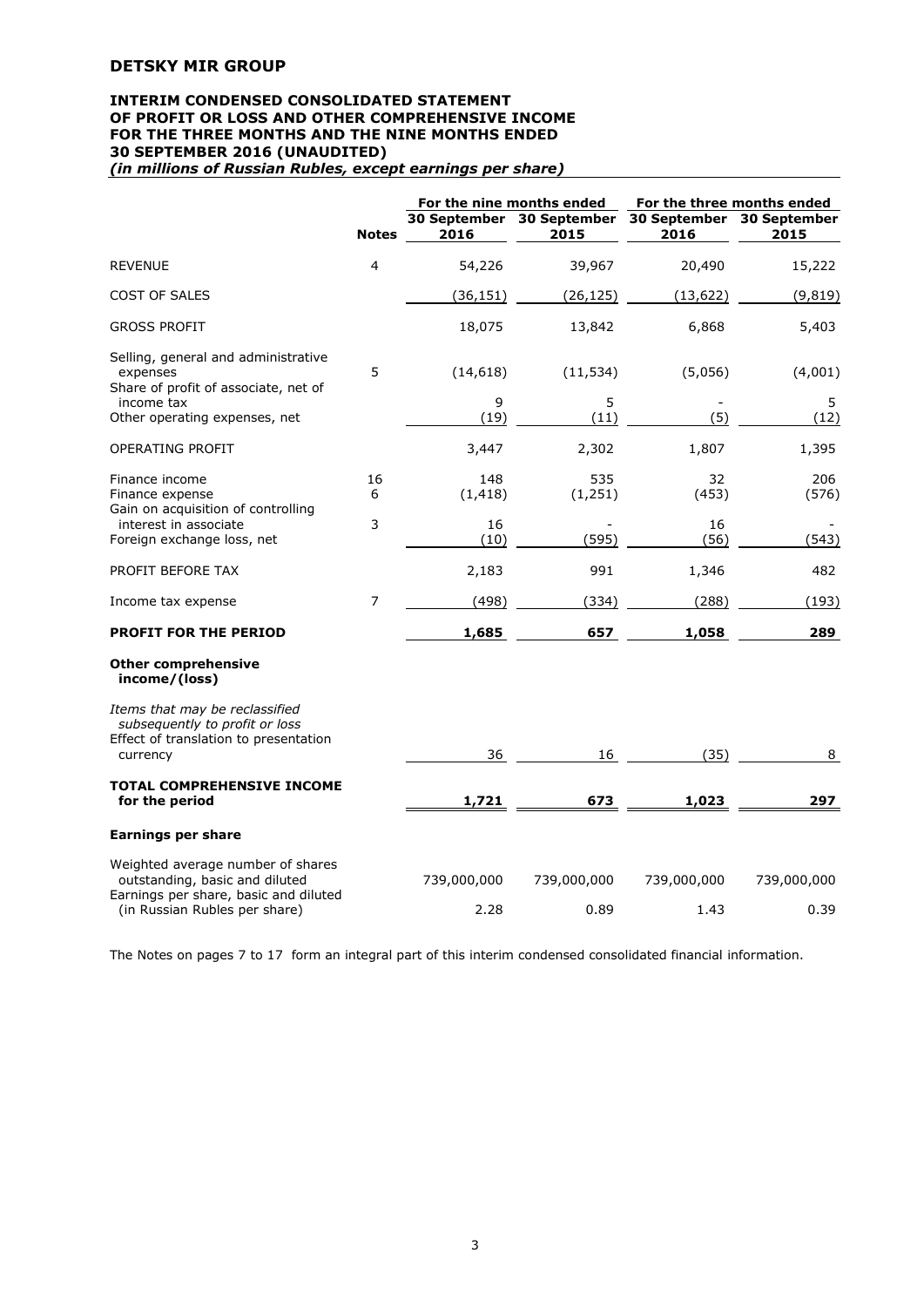# **INTERIM CONDENSED CONSOLIDATED STATEMENT OF FINANCIAL POSITION AS AT 30 SEPTEMBER 2016 (UNAUDITED)**

*(in millions of Russian Rubles)* 

|                                                                                        | <b>Notes</b> | 30 September<br>2016 | 31 December<br>2015 |
|----------------------------------------------------------------------------------------|--------------|----------------------|---------------------|
| <b>ASSETS</b>                                                                          |              |                      |                     |
| <b>NON-CURRENT ASSETS:</b>                                                             |              |                      |                     |
| Property, plant and equipment                                                          | 8            | 6,552                | 6,791               |
| Intangible assets                                                                      |              | 1,289                | 1,300               |
| Investment in associate                                                                | 3            |                      | 56                  |
| Long-term loans receivable                                                             | 9            | 1,049                | 5,807               |
| Deferred tax assets, net<br>Other non-current assets                                   |              | 1,307<br>260         | 1,151<br>247        |
|                                                                                        |              |                      |                     |
| Total non-current assets                                                               |              | 10,457               | 15,352              |
| <b>CURRENT ASSETS:</b>                                                                 |              |                      |                     |
| Inventories                                                                            | 10           | 20,744               | 17,346              |
| Trade receivables                                                                      |              | 2,661                | 2,710               |
| Advances paid and other receivables                                                    |              | 2,148                | 1,850               |
| Other taxes receivable                                                                 |              | 3                    | 2                   |
| Cash and cash equivalents                                                              | 11           | 455                  | 1,934               |
| <b>Total current assets</b>                                                            |              | 26,011               | 23,842              |
| <b>TOTAL ASSETS</b>                                                                    |              | 36,468               | 39,194              |
| <b>EQUITY AND LIABILITIES</b>                                                          |              |                      |                     |
| <b>EQUITY:</b>                                                                         |              |                      |                     |
| Share capital                                                                          |              | 1                    | 1                   |
| Additional paid-in capital                                                             |              | 5,793                | 5,793               |
| Accumulated deficit                                                                    |              | (5, 378)             | (5, 448)            |
| Currency translation reserve                                                           |              | 85                   | 49                  |
| <b>Total equity</b>                                                                    |              | 501                  | 395                 |
| <b>NON-CURRENT LIABILITIES:</b>                                                        |              |                      |                     |
| Long-term loans and borrowings                                                         | 13           | 4,265                | 5,465               |
| Deferred tax liabilities                                                               |              | 32                   | 63                  |
| <b>Total non-current liabilities</b>                                                   |              | 4,297                | 5,528               |
|                                                                                        |              |                      |                     |
| <b>CURRENT LIABILITIES:</b>                                                            |              | 18,714               |                     |
| Trade accounts payable<br>Short-term loans and borrowings and current portion of long- |              |                      | 16,718              |
| term loans and borrowings                                                              | 13           | 8,737                | 12,894              |
| Advances received, other payables and accrued expenses                                 | 14           | 3,642                | 2,952               |
| Deferred revenue                                                                       |              | 473                  | 278                 |
| Income tax payable                                                                     |              | 104                  | 429                 |
| <b>Total current liabilities</b>                                                       |              | 31,670               | 33,271              |
| <b>Total liabilities</b>                                                               |              | 35,967               | 38,799              |
| TOTAL EQUITY AND LIABILITIES                                                           |              | 36,468               | 39,194              |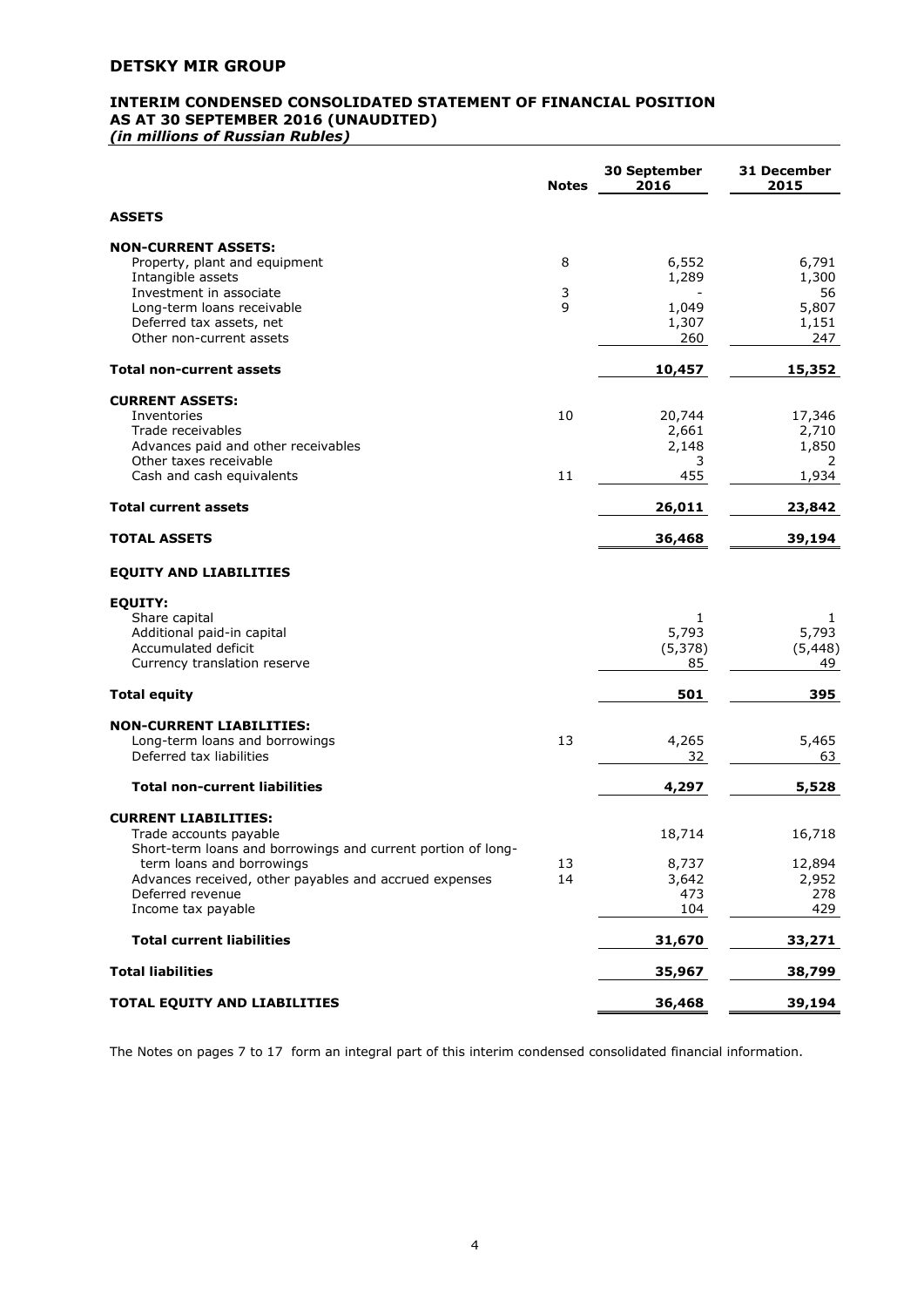# **INTERIM CONDENSED CONSOLIDATED STATEMENT OF CHANGES IN EQUITY FOR THE NINE MONTHS ENDED 30 SEPTEMBER 2016 (UNAUDITED)**  *(in millions of Russian Rubles)*

|                                                                | <b>Notes</b> | <b>Share</b><br>capital | <b>Additional</b><br>paid-in<br>capital | Accumula-<br>ted deficit | <b>Currency</b><br>translation<br>reserve | <b>Total</b> |
|----------------------------------------------------------------|--------------|-------------------------|-----------------------------------------|--------------------------|-------------------------------------------|--------------|
| <b>Balance as at</b><br>1 January 2015                         |              | 1                       | 6,536                                   | (3,878)                  | (13)                                      | 2,646        |
| Profit for the period<br>Effect of translation to presentation |              |                         |                                         | 657                      |                                           | 657          |
| currency                                                       |              |                         |                                         |                          | 16                                        | 16           |
| Total comprehensive income<br>for the period                   |              |                         |                                         | 657                      | 16                                        | 673          |
| Dividends declared                                             |              |                         |                                         | (839)                    |                                           | (839)        |
| <b>Balance as at</b><br>30 September 2015                      |              | 1                       | 6,536                                   | (4,060)                  | з                                         | 2,480        |
| <b>Balance as at</b><br>1 January 2016                         |              | $\mathbf{1}$            | 5,793                                   | (5, 448)                 | 49                                        | 395          |
| Profit for the period                                          |              |                         |                                         | 1,685                    |                                           | 1,685        |
| Effect of translation to presentation<br>currency              |              |                         |                                         |                          | 36                                        | 36           |
| Total comprehensive income<br>for the period                   |              |                         |                                         | 1,685                    | 36                                        | 1,721        |
| Dividends declared                                             | 12           |                         |                                         | (1,308)                  |                                           | (1,308)      |
| Settlement of share based<br>payments                          | 15           |                         |                                         | (307)                    |                                           | (307)        |
| <b>Balance as at</b><br>30 September 2016                      |              | $\mathbf{1}$            | 5,793                                   | (5,378)                  | 85                                        | 501          |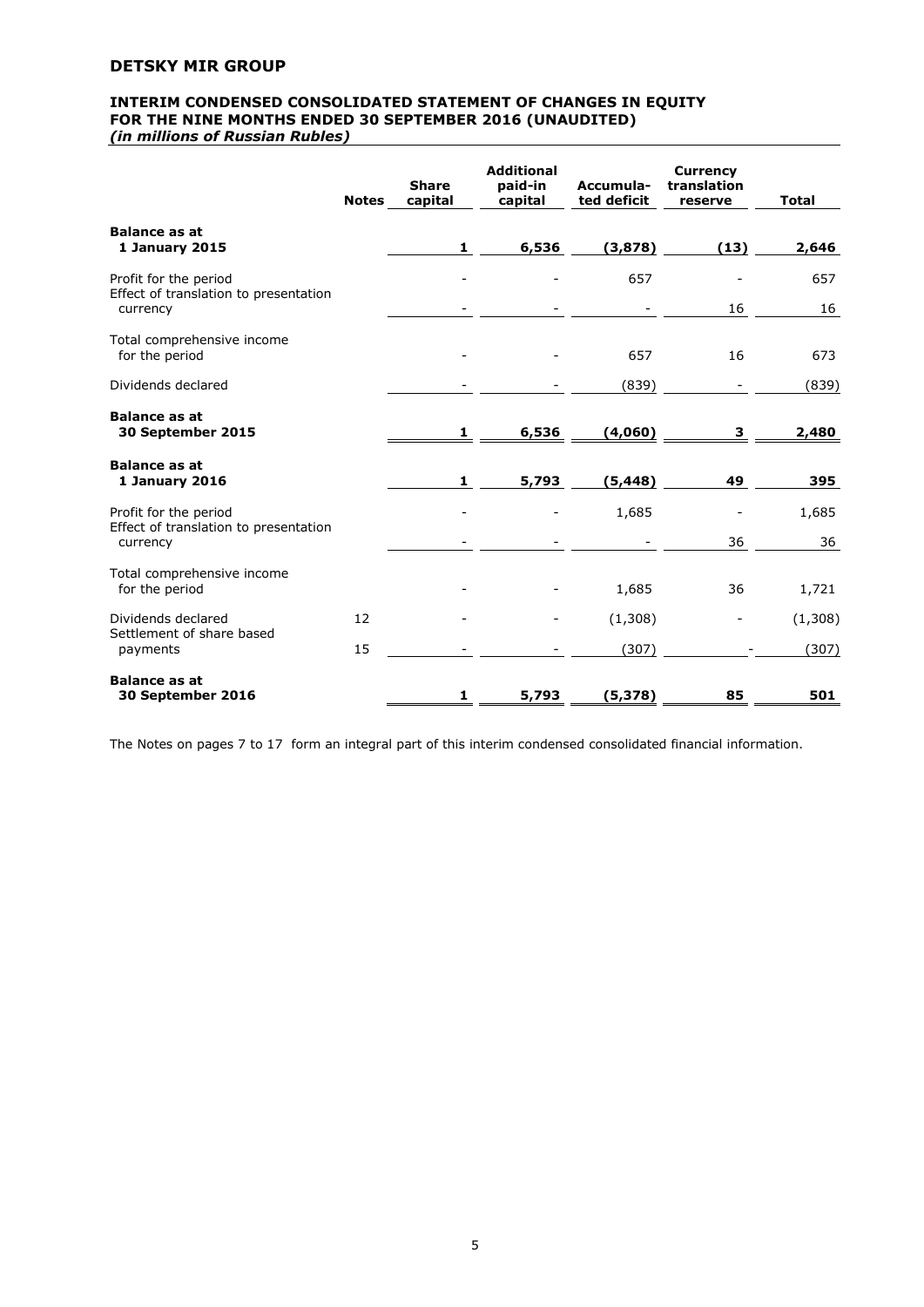# **INTERIM CONDENSED CONSOLIDATED STATEMENT OF CASH FLOWS FOR THE NINE MONTHS ENDED 30 SEPTEMBER 2016 (UNAUDITED)** *(in millions of Russian Rubles)*

|                                                                                                                               | For the nine months ended |                      |
|-------------------------------------------------------------------------------------------------------------------------------|---------------------------|----------------------|
|                                                                                                                               | 30 September<br>2016      | 30 September<br>2015 |
| <b>OPERATING ACTIVITIES:</b>                                                                                                  |                           |                      |
| Profit for the period                                                                                                         | 1,685                     | 657                  |
| Adjustments for:                                                                                                              |                           |                      |
| Income tax expense                                                                                                            | 498                       | 334                  |
| Share based compensation                                                                                                      |                           | 40                   |
| Finance income                                                                                                                | (148)                     | (535)                |
| Finance expense                                                                                                               | 1,418                     | 1,251                |
| Loss on disposal of fixed assets and intangible assets<br>Bad debts written off and change in allowance for doubtful accounts | 10                        | 57<br>16             |
| Shrinkage and merchandise inventories obsolescence expenses                                                                   | 1,102                     | 714                  |
| Depreciation and amortization                                                                                                 | 1,176                     | 638                  |
| Foreign exchange loss, net                                                                                                    | 10                        | 595                  |
| Gain on acquisition of controlling interest in associate                                                                      | (16)                      |                      |
| Interest in earnings of associates, net of tax                                                                                | (9)                       | (5)                  |
| Changes in working capital:                                                                                                   |                           |                      |
| Decrease/(increase) in trade receivables                                                                                      | 47                        | (2, 106)             |
| Increase in advances paid and other receivables                                                                               | (146)                     | (1, 150)             |
| Increase in inventories                                                                                                       | (4, 483)                  | (3,684)              |
| Increase in trade accounts payable<br>Increase in advances received, other payables and accrued expenses                      | 2,012<br>474              | 2,088<br>193         |
| Increase in deferred revenue                                                                                                  | 195                       |                      |
| Cash received from / (used in) operations                                                                                     | 3,825                     | (897)                |
| Interest paid                                                                                                                 | (1, 423)                  | (1, 390)             |
| Interest received                                                                                                             | 29                        |                      |
| Income taxes paid                                                                                                             | (893)                     | (771)                |
| Net cash received from / (used in) operating activities                                                                       | 1,538                     | (3,058)              |
| <b>INVESTING ACTIVITIES:</b>                                                                                                  |                           |                      |
| Purchase of property, plant and equipment                                                                                     | (749)                     | (3, 450)             |
| Purchase of intangible assets                                                                                                 | (196)                     | (887)                |
| Issuance of loans                                                                                                             |                           | (26)                 |
| Dividends received from associates                                                                                            | 9                         | 3                    |
| Net inflow of cash and cash equivalents on acquisition of controlling<br>interest in associate (Note 3)                       | 15                        |                      |
| Proceeds from repayment of loans issued                                                                                       | 4,876                     | 5                    |
|                                                                                                                               |                           |                      |
| Net cash received from / (used in) investing activities                                                                       | 3,955                     | (4, 355)             |
| <b>FINANCING ACTIVITIES:</b>                                                                                                  |                           |                      |
| Proceeds from loans and borrowings                                                                                            | 13,570                    | 25,496               |
| Repayment of loans and borrowings                                                                                             | (18, 927)                 | (17, 101)            |
| Dividends paid<br>Share-based payments                                                                                        | (1,308)<br>(307)          | (839)                |
| Net cash (used in) / received from financing activities                                                                       | (6, 972)                  | 7,556                |
| NET (DECREASE) / INCREASE IN CASH AND CASH EQUIVALENTS                                                                        | (1, 479)                  | 143                  |
| CASH AND CASH EQUIVALENTS, at the beginning of the period                                                                     | 1,934                     | 1,670                |
| CASH AND CASH EQUIVALENTS, at the end of the period                                                                           | 455                       | 1,813                |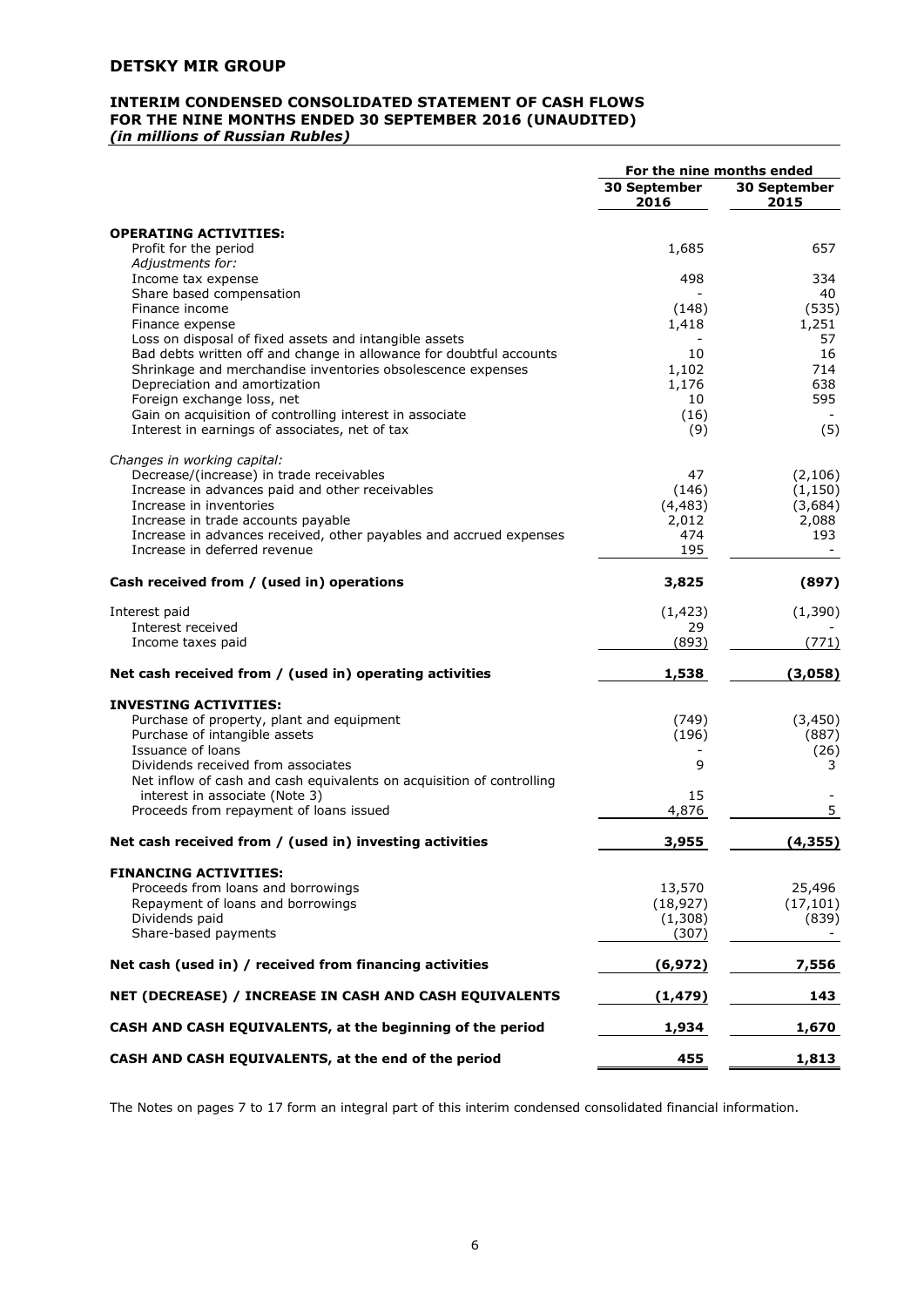#### **NOTES TO THE INTERIM CONDENSED CONSOLIDATED FINANCIAL INFORMATION FOR THE THREE MONTHS AND THE NINE MONTHS ENDED 30 SEPTEMBER 2016 (UNAUDITED)**  *(in millions of Russian Rubles)*

# **1. GENERAL INFORMATION**

PJSC Detsky Mir (the "Company") together with its subsidiaries (the "Group" or "Detsky Mir Group") is the largest retail chain in the children's products market in the Russian Federation ("RF"). The Company is registered in the Unified State Register of Legal Entities under the laws of the Russian Federation (State Registration Certificate No. 1027700047100).

The primary activity of the Group is the sale of children's clothing and products through retail stores. During the three months and the nine months ended 30 September 2016 and as at 30 September 2016 the Group operated "Detsky Mir" branded stores in Russia and Kazakhstan and Early Learning Centre (hereinafter, the "ELC") branded retail stores in Russia. See below a full listing of the Group entities.

The controlling party of the Company is JSFC Sistema ("Sistema"). The ultimate controlling party of the Company is Mr. Vladimir Yevtushenkov.

As at 30 September 2016 and 31 December 2015 the registered shareholders of the Company and their effective ownership were as follows:

|                                                                 | <b>30 September</b><br>2016 | <b>31 December</b><br>2015 |
|-----------------------------------------------------------------|-----------------------------|----------------------------|
| JSFC Sistema and its subsidiaries<br>Floette Holdings Limited 1 | 72.63%<br>11.55%            | 75.82%<br>11.55%           |
| Eksapzo Holdings Limited 1<br>Mr. V.S. Chirakhov                | 11.55%<br>1.79%             | 11.55%<br>1.08%            |
| Other individuals                                               | 2.48%                       |                            |
| Total                                                           | 100%                        | 100%                       |

<sup>1</sup> Represent the interests of the "Russian-Chinese investment Fund" (Note  $16$ ).

The ownership interest of the Group and the proportion of its voting power in its major operating subsidiaries was as follows, as at each period end:

|                                        | <b>Ownership interest and proportion</b><br>of voting power |      |  |
|----------------------------------------|-------------------------------------------------------------|------|--|
| <b>Subsidiaries</b>                    | 31 December<br><b>30 September</b><br>2016<br>2015          |      |  |
| Detsky Mir Kazakhstan, LLP, Kazakhstan | 100%                                                        | 100% |  |
| Kub-Market LLC, RF                     | 100%                                                        | 100% |  |
| Spartema Limited, Cyprus               | 100%                                                        | 100% |  |
| Detsky Mir GMBH, Germany               | 100%                                                        | 100% |  |
| Detsky Mir-Orel, JSC (Note 3)          | 100%                                                        | 50%  |  |

# **2. BASIS OF PREPARATION AND SIGNIFICANT ACCOUNTING POLICIES**

#### **Basis of Preparation**

The annual consolidated financial statements of PJSC "Detsky Mir" and its subsidiaries are prepared in accordance with International Financial Reporting Standards ("IFRS"). This interim condensed consolidated financial information for the three months and the nine months ended 30 September 2016 has been prepared in accordance with International Accounting Standard 34 "Interim Financial Reporting" ("IAS 34"). The interim condensed consolidated financial information does not include all the information and disclosures required in the annual consolidated financial statements, and should be read in conjunction with the Group's annual consolidated financial statements for the year ended 31 December 2015.

*Functional and presentation currency* – The amounts in the interim condensed consolidated financial information are presented in Russian Rubles ("RUB"), which is the functional currency of the Group's entities and the presentation currency.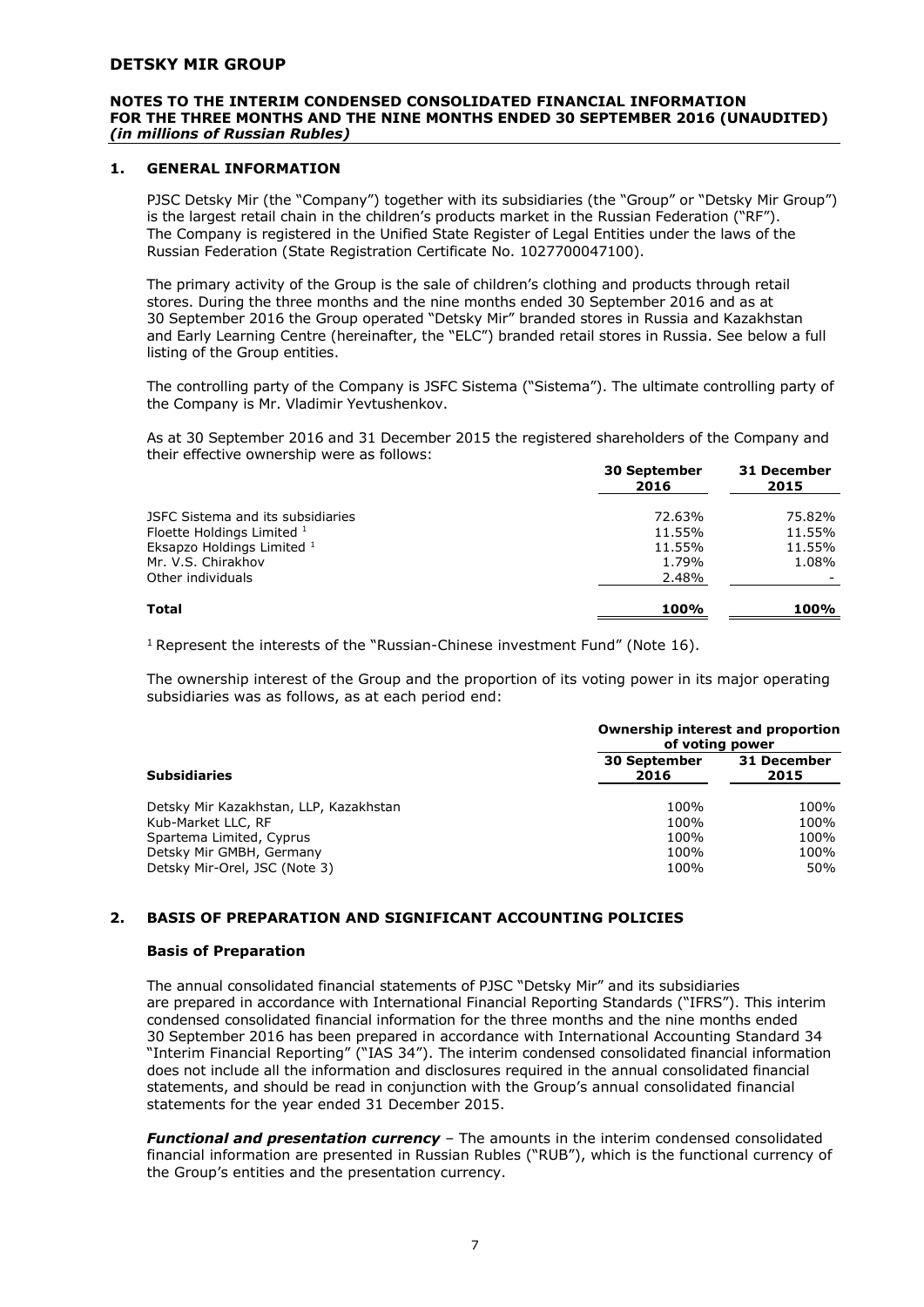#### **NOTES TO THE INTERIM CONDENSED CONSOLIDATED FINANCIAL INFORMATION FOR THE THREE MONTHS AND THE NINE MONTHS ENDED 30 SEPTEMBER 2016 (UNAUDITED)**  *(in millions of Russian Rubles)*

*Seasonality of operations –* Significant portion of the Group's sales, profit and operating cash flows have historically been realized in the fourth quarter. Thus the results of operations for the three months and the nine months ended 30 September 2016 and cash flows for the nine months ended 30 September 2016 are not necessarily indicative of the results that may be expected for the full year, because of many factors, including seasonal fluctuations in customer demand, product offerings, inventory levels and our promotional activity.

**Income tax –** Income tax in the interim periods is accrued using the effective tax rate that would be applicable to expected total annual earnings.

#### **Significant accounting policies**

#### *Adoption of New Standards and Interpretations*

The accounting policies applied by the Group are consistent with those of the financial year ended as at 31 December 2015, except for the adoption of the new standards and interpretations described below.

In 2016 the Group has adopted the following new and amended standards and interpretations issued by the International Accounting Standards Board ("IASB") and the International Financial Reporting Interpretations Committee ("IFRIC") of the IASB:

- *Disclosure Initiative* (Amendments to IAS 1);
- *Clarification of Acceptable Methods of Depreciation and Amortisation* (Amendments to IAS 16 and IAS 38);
- Annual Improvements 2012-2014 Cycle.

The adoption of these standards and interpretations has not had a significant impact on interim condensed consolidated financial information of the Group for the three months and the nine months ended 30 September 2016.

# **3. ACQUISITION OF CONTROLLING INTEREST IN ASSOCIATE**

On 25 August 2016, the Group acquired control over Detsky Mir-Orel JSC ("DM Orel"), formerly an associate of the Group, by increasing of its stake in DM Orel from 50% to 100% for a cash consideration of RUB 28 million.

The acquisition has been accounted for using the purchase method. This interim condensed consolidated financial information includes the results of DM Orel for September 2016.

The fair values of the identifiable assets and liabilities of DM Orel as at the date of acquisition were as follows:

|                                                                                                                                                          | <b>DM Orel</b>         |
|----------------------------------------------------------------------------------------------------------------------------------------------------------|------------------------|
| Property, plant and equipment                                                                                                                            |                        |
| Trade and other accounts receivable                                                                                                                      |                        |
| Inventories                                                                                                                                              | 61                     |
| Cash and cash equivalents                                                                                                                                | 43                     |
| Other current assets                                                                                                                                     |                        |
| Accounts payable, provisions and accrued expenses                                                                                                        | (9)                    |
| Fair value of identifiable net assets                                                                                                                    | 100                    |
| Less: fair value of investment in associate held at the date of acquisition<br>Less: excess of fair value of acquired net assets over consideration paid | (56)<br>$^{\prime}16)$ |
| Purchase consideration transferred (paid in cash)                                                                                                        | 28                     |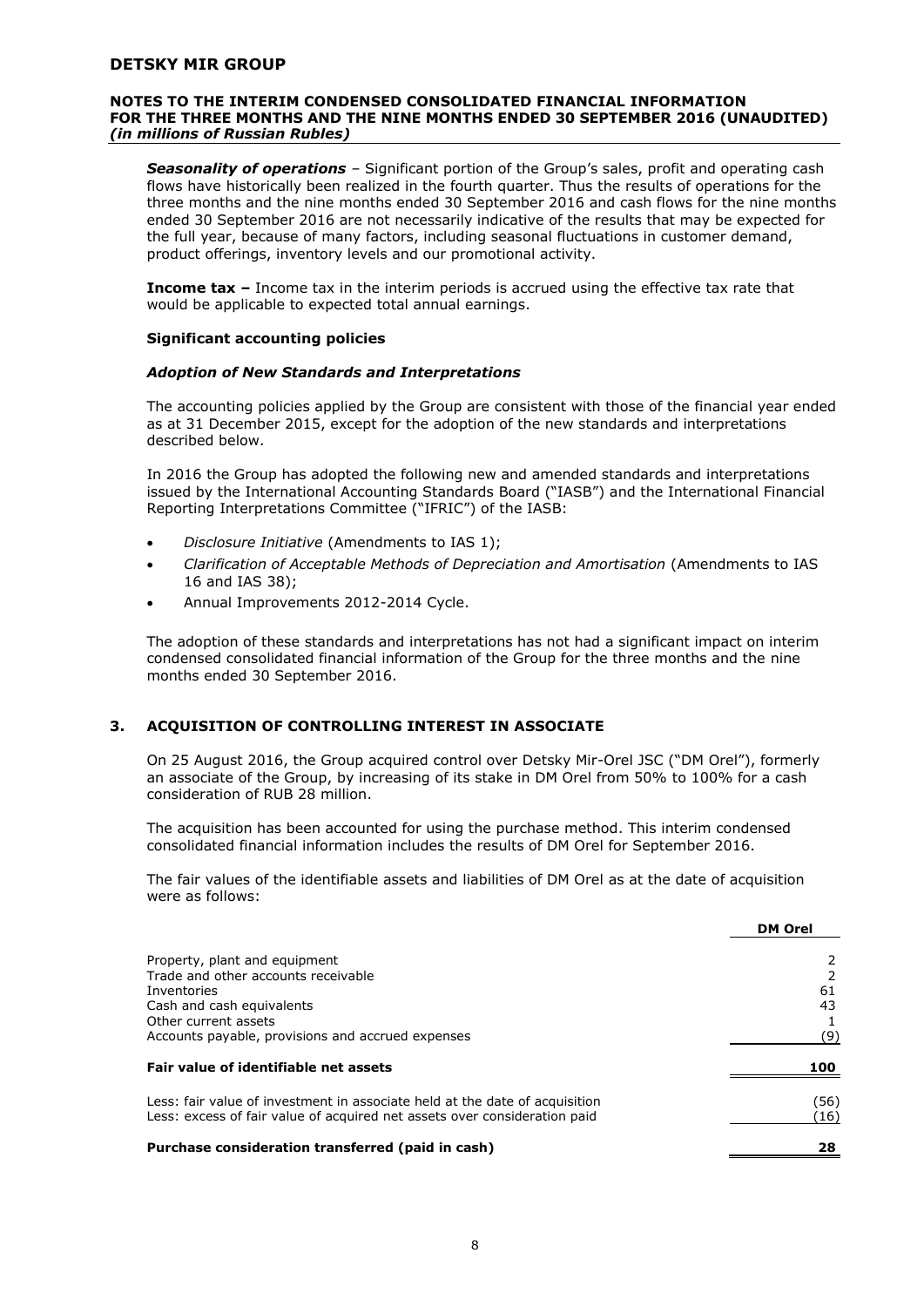#### **NOTES TO THE INTERIM CONDENSED CONSOLIDATED FINANCIAL INFORMATION FOR THE THREE MONTHS AND THE NINE MONTHS ENDED 30 SEPTEMBER 2016 (UNAUDITED)**  *(in millions of Russian Rubles)*

Cash flows arising on acquisition of controlling interest in associate are as follows:

| Cash and cash equivalents acquired with the subsidiary<br>Cash consideration paid | (28) |
|-----------------------------------------------------------------------------------|------|
| Net inflow of cash and cash equivalents on acquisition                            |      |

Gain on acquisition of controlling interest in associate of RUB 16 million, represented by excess of fair value of acquired net assets over consideration paid, has been recognized in condensed consolidated interim statement of profit and loss and other comprehensive income and results from the Group's strong position in negotiations with the previous holder of 50% interest in DM Orel.

From the date of acquisition until 30 September 2016, DM Orel has contributed RUB 18 million to revenue and RUB 1 million as a reduction of the Group's net profit. If the acquisition had taken place on 1 January 2016, net profit of the Group for the nine months ended 30 September 2016 would have been RUB 1,690 million and revenue for the respective period would have been RUB 54,357 million.

# **4. REVENUE**

The Group's revenue for the nine months and three months ended 30 September 2016 and 2015 was as follows:

|                                  | For the nine months ended |                             | For the three months ended  |                             |
|----------------------------------|---------------------------|-----------------------------|-----------------------------|-----------------------------|
|                                  | 30 September<br>2016      | <b>30 September</b><br>2015 | <b>30 September</b><br>2016 | <b>30 September</b><br>2015 |
| Retail, excluding luxury and the |                           |                             |                             |                             |
| online store                     | 53,017                    | 39,300                      | 20,046                      | 15,019                      |
| Online store                     | 1,158                     | 496                         | 426                         | 184                         |
| Luxury                           |                           | 108                         |                             |                             |
| Other                            | 51                        | 63                          | 18                          | 17                          |
| <b>Total</b>                     | 54,226                    | 39,967                      | 20,490                      | 15,222                      |

Revenue for sales of goods ordered via the Internet and picked up at Group's retail shops is included in retail revenue.

Revenue from stores "ELC", reflected in retail sales, for the nine months ended 30 September 2016 and 2015 was RUB 655 million and RUB 597 million, respectively (for the three months ended 30 September 2016 and 2015 – RUB 216 million and RUB 206 million, respectively).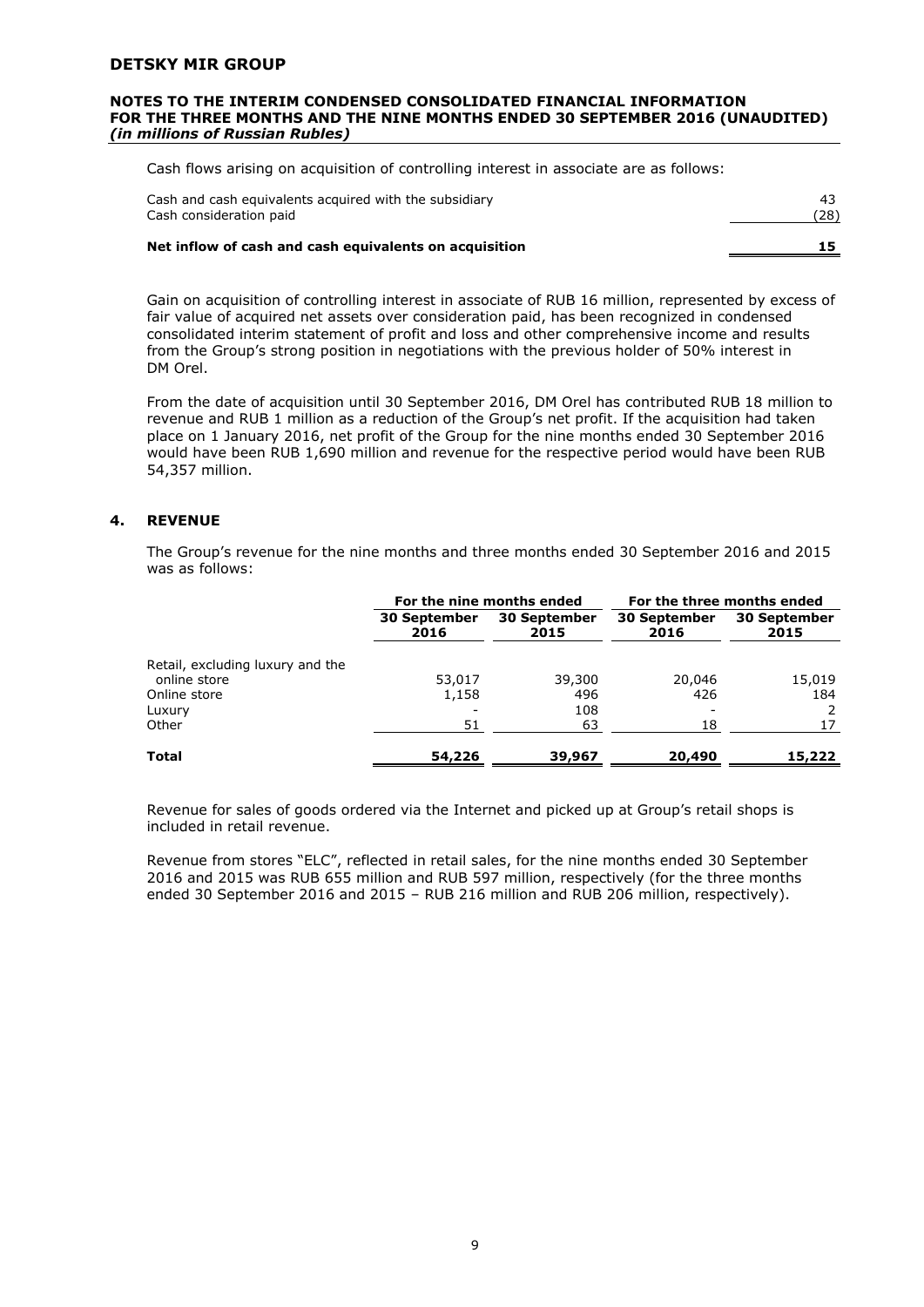#### **NOTES TO THE INTERIM CONDENSED CONSOLIDATED FINANCIAL INFORMATION FOR THE THREE MONTHS AND THE NINE MONTHS ENDED 30 SEPTEMBER 2016 (UNAUDITED)**  *(in millions of Russian Rubles)*

# **5. SELLING, GENERAL AND ADMINISTRATIVE EXPENSES**

The Group's selling, general and administrative expenses for the nine months and three months ended 30 September 2016 and 2015 were as follows:

|                                |                             | For the nine months ended   | For the three months ended  |                             |  |
|--------------------------------|-----------------------------|-----------------------------|-----------------------------|-----------------------------|--|
|                                | <b>30 September</b><br>2016 | <b>30 September</b><br>2015 | <b>30 September</b><br>2016 | <b>30 September</b><br>2015 |  |
| Rent and utility               | 5,971                       | 5,104                       | 2,008                       | 1,756                       |  |
| Payroll                        | 4,957                       | 3,904                       | 1,832                       | 1,347                       |  |
| Depreciation and amortisation  | 1,176                       | 638                         | 405                         | 229                         |  |
| Advertising and marketing      |                             |                             |                             |                             |  |
| expenses                       | 671                         | 596                         | 200                         | 227                         |  |
| Banking services               | 499                         | 299                         | 182                         | 103                         |  |
| Repair and maintenance         | 247                         | 198                         | 92                          | 71                          |  |
| Software maintenance           | 234                         | 66                          | 69                          | 19                          |  |
| Security expenses              | 178                         | 169                         | 63                          | 57                          |  |
| Promotional materials          | 164                         | 192                         | 62                          | 112                         |  |
| Taxes (other than income tax)  | 105                         | 39                          | 35                          | 14                          |  |
| Consulting services            | 83                          | 67                          | 21                          | 7                           |  |
| Communication expenses         | 79                          | 59                          | 25                          | 20                          |  |
| Travel expenses                | 58                          | 48                          | 21                          | 20                          |  |
| Stationary and other materials | 20                          | 46                          | 6                           | 6                           |  |
| Other                          | 176                         | 109                         | 35                          | 13                          |  |
| Total                          | 14,618                      | 11,534                      | 5,056                       | 4,001                       |  |

# **6. FINANCE EXPENSE**

The Group's finance expense for the nine months and three months ended 30 September 2016 and 2015 was as follows:

|                                                             |                                   | For the nine months ended | For the three months ended  |                             |
|-------------------------------------------------------------|-----------------------------------|---------------------------|-----------------------------|-----------------------------|
|                                                             | 30 September<br>2016              | 30 September<br>2015      | <b>30 September</b><br>2016 | <b>30 September</b><br>2015 |
| Interest expense on bank loans<br>Interest expense on bonds | 1,418<br>$\overline{\phantom{a}}$ | 1,212<br>39               | 453                         | 576                         |
| Total                                                       | 1,418                             | 1,251                     | 453                         | 576                         |

# **7. INCOME TAX EXPENSE**

Below is a reconciliation of income tax calculated using the income tax rate effective in the Russian Federation where the Group has its main operating entities to the actual income tax expense recorded in the interim condensed consolidated statement of profit or loss and other comprehensive income:

|                                                                                                           | For the nine months ended |                             | For the three months ended  |                             |  |
|-----------------------------------------------------------------------------------------------------------|---------------------------|-----------------------------|-----------------------------|-----------------------------|--|
|                                                                                                           | 30 September<br>2016      | <b>30 September</b><br>2015 | <b>30 September</b><br>2016 | <b>30 September</b><br>2015 |  |
| Profit before tax                                                                                         | 2,183                     | 991                         | 1,346                       | 482                         |  |
| Income tax expense calculated<br>at 20%                                                                   | 437                       | 198                         | 269                         | 96                          |  |
| Non-deductible inventory losses<br>Prior period income tax adjustment<br>Other charges non-deductible for | 228<br>(227)              | 111                         | 57<br>(76)                  | 72                          |  |
| tax purposes                                                                                              | 60                        | 25                          | 38                          | 25                          |  |
| Total                                                                                                     | 498                       | 334                         | 288                         | 193                         |  |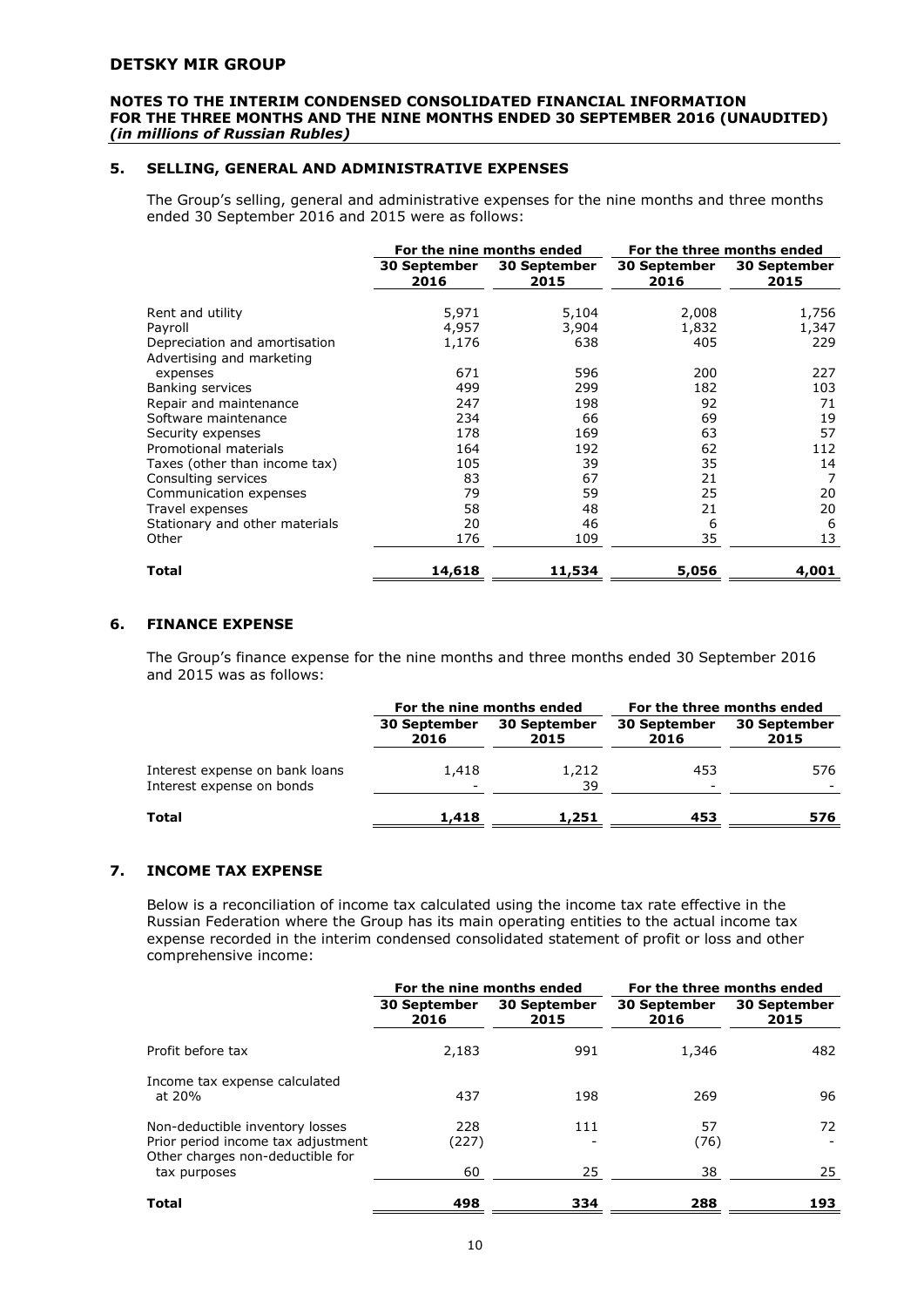#### **NOTES TO THE INTERIM CONDENSED CONSOLIDATED FINANCIAL INFORMATION FOR THE THREE MONTHS AND THE NINE MONTHS ENDED 30 SEPTEMBER 2016 (UNAUDITED)**  *(in millions of Russian Rubles)*

# **8. PROPERTY, PLANT AND EQUIPMENT**

During the nine months ended 30 September 2016, the Group incurred capital expenditures in the amount of RUB 729 million (for the nine months ended 30 September 2015: RUB 3,831 million), which mainly comprised leasehold improvements and trade equipment.

During the three months ended 30 September 2016 the Group incurred capital expenditures in the amount of RUB 303 million (for the three months ended 30 September 2015: RUB 1,968 million).

# **9. LOANS RECEIVABLE**

Long-term loans issued on 30 September 2016 and 31 December 2015 were as follows:

| <b>30 September</b><br>2016 | 31 December<br>2015 |
|-----------------------------|---------------------|
|                             |                     |
| 764                         | 4,553               |
| 285                         | 1,254               |
| 1,049                       | 5,807               |
|                             |                     |

In January-February 2016, CJSC "DM-Finance" has partially repaid the loan previously issued by the Group in the amount of RUB 4,875 million, including interest.

# **10. INVENTORIES**

Inventories as at 30 September 2016 and 31 December 2015 were as follows:

|                                      | <b>30 September</b><br>2016 | 31 December<br>2015 |
|--------------------------------------|-----------------------------|---------------------|
| Goods for resale<br><b>Materials</b> | 20,605<br>139               | 17,275<br>71        |
| Total                                | 20,744                      | 17,346              |

Materials represent spare parts, packaging materials and other materials used in outlets and warehouses.

Write-offs relating to shrinkage and write-down to net realizable value in the amount of RUB 1,102 million and RUB 714 million for the nine months ended 30 September 2016 and 2015, were recorded within cost of sales in profit or loss.

Write-offs relating to shrinkage and write-down to net realizable value in the amount of RUB 318 million and RUB 223 million for the three months ended 30 September 2016 and 2015, were recorded within cost of sales in profit or loss.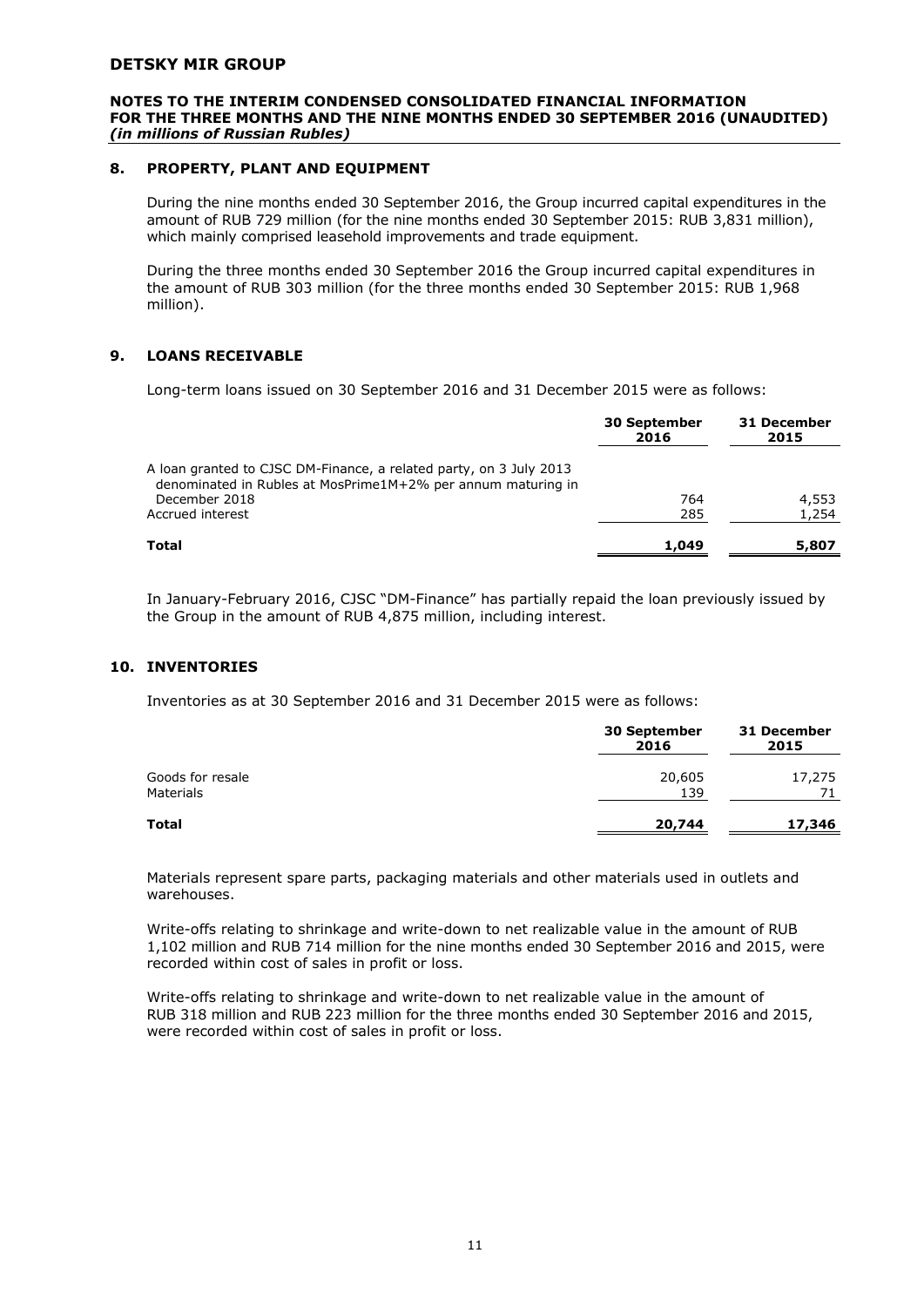#### **NOTES TO THE INTERIM CONDENSED CONSOLIDATED FINANCIAL INFORMATION FOR THE THREE MONTHS AND THE NINE MONTHS ENDED 30 SEPTEMBER 2016 (UNAUDITED)**  *(in millions of Russian Rubles)*

# **11. CASH AND CASH EQUIVALENTS**

Cash and cash equivalents as at 30 September 2016 and 31 December 2015 consisted of the following:

|                               | 30 September<br>2016 | 31 December<br>2015 |  |
|-------------------------------|----------------------|---------------------|--|
| Cash in current bank accounts | 122                  | 317                 |  |
| Cash in transit               | 143                  | 758                 |  |
| Bank deposits in rubles       | 38                   | 690                 |  |
| Cash on hand                  | 152                  | 169                 |  |
| Total                         | 455                  | 1,934               |  |

Cash in transit comprises cash collected in the stores of the Group and not yet placed in the bank accounts of the Group as at the reporting date.

#### **12. DIVIDENDS**

In accordance with Russian legislation, earnings available for distribution as dividends are limited to retained earnings of the Company, calculated in accordance with Russian statutory rules, and expressed in local currency. On 28 June 2016 at the annual general meeting of shareholders the dividend payment for the year 2015 was approved in an amount of RUB 1,308 million or RUB 1.77 per share. These dividends were fully paid by the Group during July-August 2016.

#### **13. LOANS AND BORROWINGS**

Loans and borrowings as at 30 September 2016 and 31 December 2015 comprised:

|                                        | <b>30 September</b><br>2016 | 31 December<br>2015 |
|----------------------------------------|-----------------------------|---------------------|
| <b>Bank loans</b>                      |                             |                     |
| Secured bank loans in rubles           | 2,365                       | 3,200               |
| Unsecured bank loans in rubles         | 10,637                      | 15,159              |
|                                        | 13,002                      | 18,359              |
| Less current portion of long-term debt | (8,737)                     | (12, 894)           |
| Loans and borrowings, non-current      | 4,265                       | 5,465               |

#### **Bank loans in rubles**

As of September 30, 2016 the loans in rubles were provided to the Group by 5 Russian banks (31 December 2015 – 6 banks).

The fair value of the Group's bank loans, including amounts due within one year, as at 30 September 2016 approximated their carrying amount. The fair value of the Group's bank loans, including amounts due within one year, as at 31 December 2015 amounted to RUB 18,310 million. The carrying amount of this debt as at 30 September 2016 and 31 December 2015 was RUB 13,002 million and RUB 18,359 million, respectively.

# **Unused credit lines**

As at 30 September 2016 and 31 December 2015, the total amount of undrawn credit lines of the Group amounted to RUB 11,913 million and RUB 7,217 million, including RUB 7,011 million and RUB 3,610 million of long-term credit lines.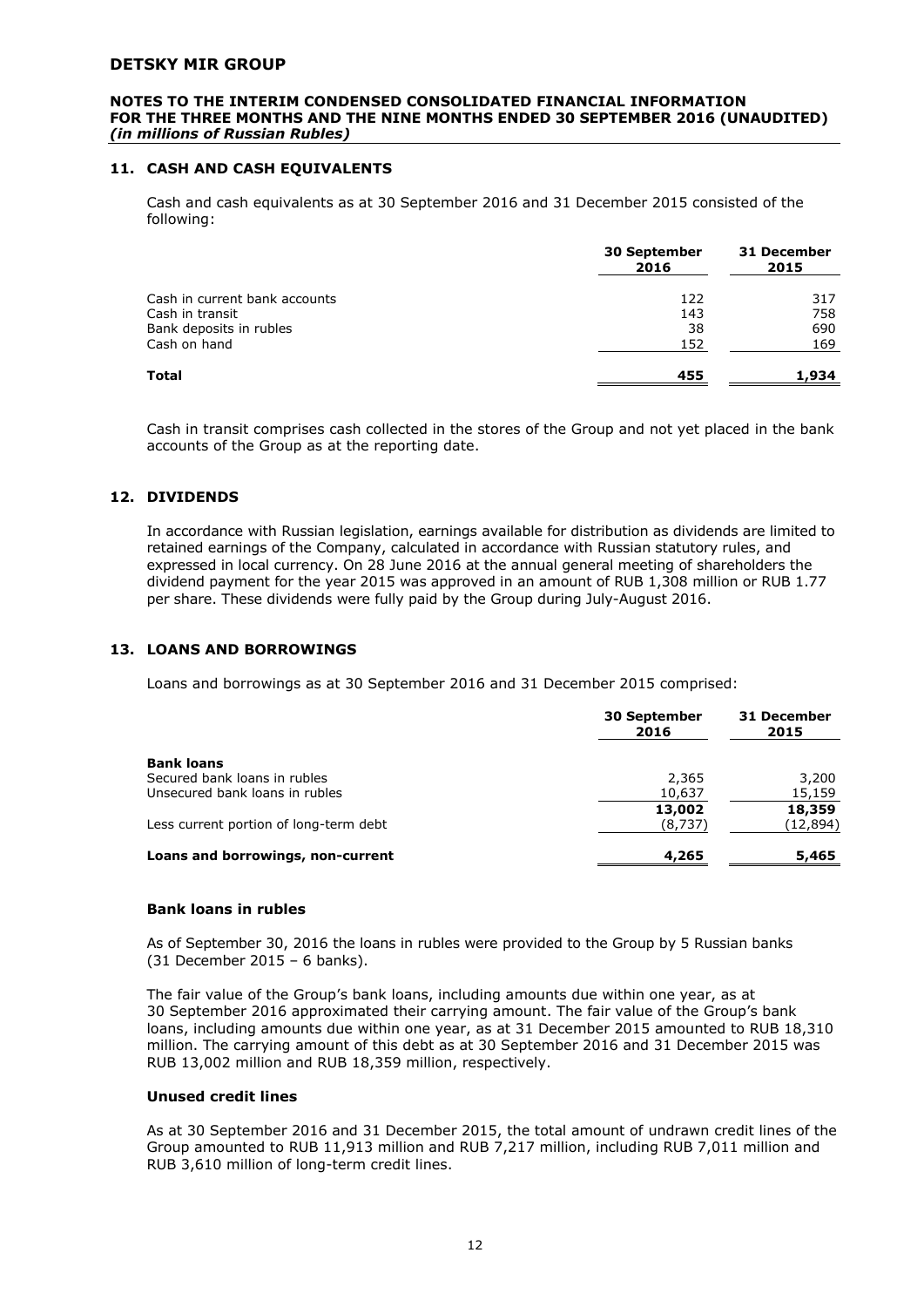#### **NOTES TO THE INTERIM CONDENSED CONSOLIDATED FINANCIAL INFORMATION FOR THE THREE MONTHS AND THE NINE MONTHS ENDED 30 SEPTEMBER 2016 (UNAUDITED)**  *(in millions of Russian Rubles)*

# **Restrictive covenants**

Some of the Group's loan agreements contain certain restrictive covenants, including requirements to comply with specified financial ratios. The Group's loan agreements contain various provisions that come into force in the case of Group's failure to comply with restrictive covenants. In particular, a bank may increase the interest rate on the loan, require additional collateral or immediate repayment of the corresponding amount of debt. Management believes that as at 30 September 2016 and 31 December 2015 the Group is in compliance with all financial covenants stipulated by its loan agreements.

#### **Collateral**

The performance of the Group's obligations under a loan agreement with one of its banks as of 30 September 2016 and 31 December 2015 is secured by a mortgage of the building with a net book value of RUB 2,460 million and RUB 2,417 million, respectively.

With the exception of the above mentioned assets as at 30 September 2016 and 31 December 2015 the Group has no other assets or securities pledged as collateral for loans and borrowings granted to the Group.

# **14. ADVANCES RECEIVED, OTHER PAYABLES AND ACCRUED EXPENSES**

Advances received, other payables and accrued expenses as at 30 September 2016 and 31 December 2015 consisted of the following:

|                                                | <b>30 September</b><br>2016 | 31 December<br>2015 |
|------------------------------------------------|-----------------------------|---------------------|
| Accrued expenses and other current liabilities | 2,376                       | 1,851               |
| Accrued salaries                               | 583                         | 631                 |
| Taxes payable (other than income tax)          | 526                         | 416                 |
| Forward foreign exchange contracts             | 127                         |                     |
| Interest payable                               | 30                          | 54                  |
| <b>Total</b>                                   | 3,642                       | 2,952               |

As at 30 September 2016 the fair value of a liability related to forward foreign exchange contracts amounted to RUB 127 million. As at 31 December 2015 the fair value of foreign exchange contracts was represented by an asset in the amount of RUB 44 million and disclosed within "Advances paid and other receivables" line in the interim condensed consolidated statement of financial position.

# **15. SHARE-BASED PAYMENTS**

#### **Long-term incentive plan adopted in 2014**

Under the conditions of an employee long-term incentive plan (the "Incentive Plan 1") effective since 2014, certain employees at senior levels were entitled to share-based compensation, socalled "phantom" shares.

In June 2016, the Group settled part of its obligations under previously granted employee rights to receive a cash equivalent of phantom shares value by paying to them a cash consideration, of which 50% was designated to purchase 0.11% Company's ordinary shares from a JSFC Sistema subsidiary.

As at 30 September 2016, the Group recognized liabilities of RUB 139 million in relation to the Incentive Plan 1, calculated as the fair value of the phantom shares granted to employees as at this date (as at 31 December 2015: RUB 278 million). These liabilities include accrued social contributions of RUB 33 million (as at 31 December 2015: RUB 65 million). Income upon partial settlement of the phantom shares of RUB 32 million was recognized in Selling, General and Administrative expenses in the consolidated statement of profit or loss and other comprehensive income for the nine months ended 30 September 2016 (for the nine months ended 30 September 2015: expense of RUB 28 million).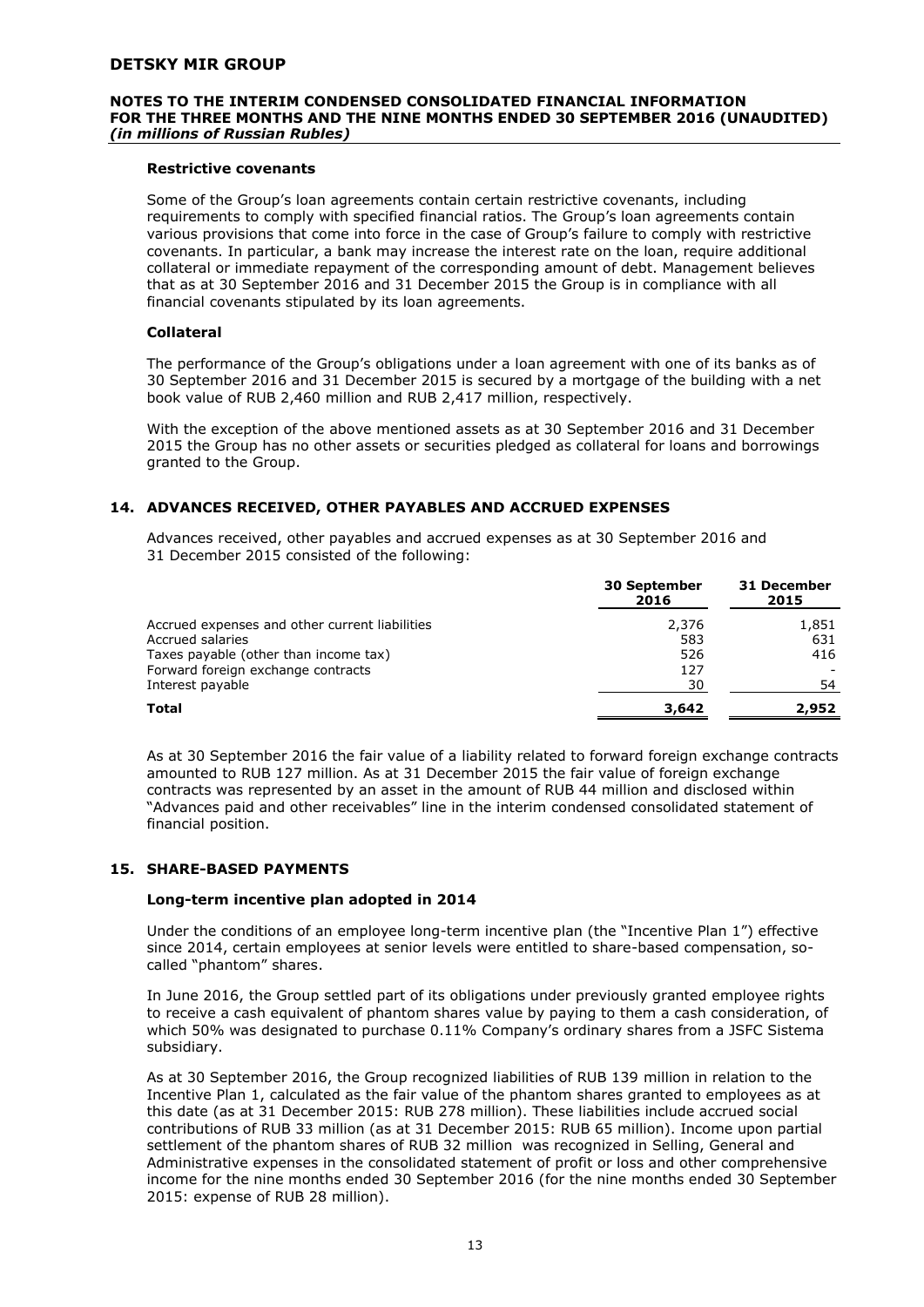## **NOTES TO THE INTERIM CONDENSED CONSOLIDATED FINANCIAL INFORMATION FOR THE THREE MONTHS AND THE NINE MONTHS ENDED 30 SEPTEMBER 2016 (UNAUDITED)**  *(in millions of Russian Rubles)*

# **Long-term incentive plan adopted in 2016**

In September 2016, the Group's Board of Directors approved a new employee long-term incentive plan (the "Incentive Plan 2"). Under the conditions of the Incentive Plan 2, certain employees at senior levels are entitled to share-based compensation ("phantom" shares), that are to be granted by the Group in annual tranches over 2016-2018. The phantom shares vest on 31 December 2018 contingent on continued employment with the Group and certain established targets relating to the increase in the Group's market value. The phantom shares vest automatically upon a successful initial public offering by the Group or upon the sale by the Group's controlling shareholder of a certain stake in the Group to a third-party investor. Upon redemption of phantom shares, a participant receives either a respective number of shares in the Company or cash consideration computed on the basis of the market value of one ordinary share of the Company. This settlement choice is upon the Group's discretion. Based on the Group's plans and historical experience, management expects that the settlement shall be done in cash. Thus, the Incentive Plan 2 is accounted for as a cash-settled share-based plan.

In September 2016 the Group granted 1,934,238 phantom shares to the participants of the Incentive Plan 2.

As at 30 September 2016, the Group recognized liabilities of RUB 121 million in relation to the Incentive Plan 2, calculated as the fair value of the phantom shares granted to employees as at this date. These liabilities include accrued social contributions of RUB 16 million. The respective expense of RUB 121 million was recognized as Selling, General and Administrative expenses in the condensed consolidated consolidated statement of profit or loss and other comprehensive income for the nine months ended 30 September 2016.

When estimating its liability under the Incentive Plan 2, the Group assumed that the fair value of one phantom share approximates the fair value of one ordinary share of the Company (being RUB 54.21 per share as at 30 September 2016), and that all of the employees participating in the Incentive Plan 2 will stay employed by the Group until their rights vest.

#### **Share-based compensation of the General Director**

In June 2016, the Group General Director's previously granted right to receive Company's ordinary shares was extinguished by cash settlement mutually agreed by the Group and the General Director. This cash settlement was designated to be used to purchase 0.71% of Company's ordinary shares from a JSFC Sistema subsidiary. This settlement was recognized as debit movement in equity within the Accumulated deficit line.

# **16. RELATED PARTIES**

Parties are considered related if they are under common control, or one party has the ability to control the other party, exercise significant influence over decisions on matters of economic and financial activity, or can exercise joint control. In considering each possible related party, the management paid special attention to the substance of the relationship and not merely the legal form.

Transactions with related parties may be on terms that are not always accessible to third parties. This table presents the list of transactions and balances in the calculation of the Group with subsidiaries of JSFC Sistema:

|                                      | 30 September 2016 |                          | 31 December 2015 |                    |
|--------------------------------------|-------------------|--------------------------|------------------|--------------------|
|                                      | Assets            | <b>Liabilities</b>       | <b>Assets</b>    | <b>Liabilities</b> |
| <b>Balances with related parties</b> |                   |                          |                  |                    |
| Bank deposits                        |                   | $\sim$                   | 11               |                    |
| Other receivables/ (payables)        |                   | (123)                    | 12               | (108)              |
| Loans issued/ (received)             | 1,049             | $\overline{\phantom{0}}$ | 5,807            |                    |

Balances with related parties are unsecured and will be settled in cash.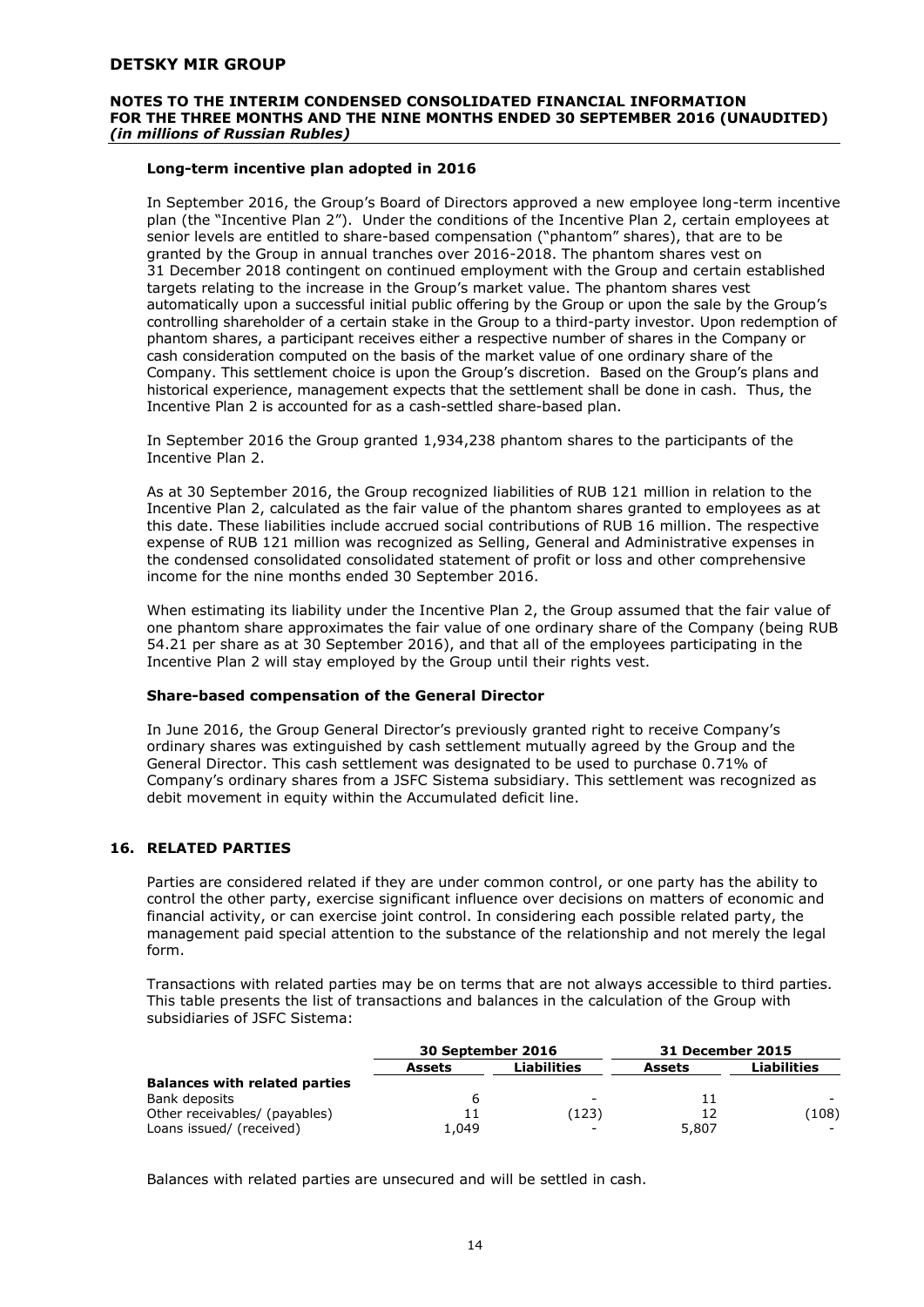#### **NOTES TO THE INTERIM CONDENSED CONSOLIDATED FINANCIAL INFORMATION FOR THE THREE MONTHS AND THE NINE MONTHS ENDED 30 SEPTEMBER 2016 (UNAUDITED)**  *(in millions of Russian Rubles)*

The Group's transactions with subsidiaries and associates of Sistema for the three months and the nine months ended 30 September 2016 and 2015 were as follows:

|                              |                                           | For the nine months ended   |                             | For the three months ended  |                      |
|------------------------------|-------------------------------------------|-----------------------------|-----------------------------|-----------------------------|----------------------|
| <b>Related party</b>         | <b>Type of transaction</b>                | <b>30 September</b><br>2016 | <b>30 September</b><br>2015 | <b>30 September</b><br>2016 | 30 September<br>2015 |
| Detsky Mir-Retail assets (i) | Rent and utilities                        | 21                          | 29                          |                             |                      |
| MTS (i)                      | Communication costs                       | 14                          | 14                          |                             | 4                    |
| MTS (i)                      | Advertising and                           | 29                          | 30                          | 5                           |                      |
| PA-Maxima (ii)               | marketing expenses<br>Costs of organizing | 2                           | 10                          |                             |                      |
| VAO «Intourist» (i)          | events<br>Acquisition of fixed            | 18                          |                             |                             |                      |
| CJSC "NVision group" (i)     | assets<br>Repayment of loans              | 22                          | 10                          | 11                          |                      |
| CJSC "DM-Finance" (i)        | receivable                                | 4,875                       |                             |                             |                      |
|                              | Interest income                           | 118                         | 514                         | 24                          | 203                  |

(i) – subsidiary of JSFC "Sistema";

(ii) – associate of JSFC "Sistema".

The information about dividends declared and paid is disclosed in Note 12.

#### **Remuneration of key management personnel of the Group**

During the nine-month period ended 30 September 2016 and 2015, directors of the Group and other members of key management personnel received remuneration in the amount of RUB 413 million (including RUB 292 million of short-term benefits and RUB 121 million of accrued sharebased payments) and RUB 234 million (comprising solely short-term benefits), respectively. During the three months ended 30 September 2016 and 2015, directors of the Group and other members of key management personnel received remuneration in the amount of RUB 320 million (including RUB 199 million of short-term benefits and RUB 121 million of accrued share-based payments) and RUB 99 million (comprising solely short-term benefits), respectively.

# **17. COMMITMENTS AND CONTINGENCIES**

#### **Operating leases**

The Group leases retail space through lease contracts which expire in various years through 2023. Although the store leases are generally long term, all of the store lease contracts contain provisions that enable the Group to cancel the lease provided the Group either pays a penalty, which typically consists of a payment equal to approximately two to three months rent or sends an advance notice to the lessor. Notwithstanding, the contracts which are more economically beneficial to be continued by the Group rather than to be canceled are classified as noncancellable under IAS 17.

Future minimum rental payments (net of VAT) under operating leases classified as noncancellable for IAS 17 purposes, as at 30 September 2016 and 31 December 2015 were as follows:

|                                              | <b>30 September</b><br>2016 | 31 December<br>2015 |  |
|----------------------------------------------|-----------------------------|---------------------|--|
| During one year                              | 7,439                       | 6,447               |  |
| More than one year, but no more than 5 years | 36,636                      | 32,806              |  |
| More than 5 years                            | 11,056                      | 9,490               |  |
| <b>Total</b>                                 | 55,131                      | 48,743              |  |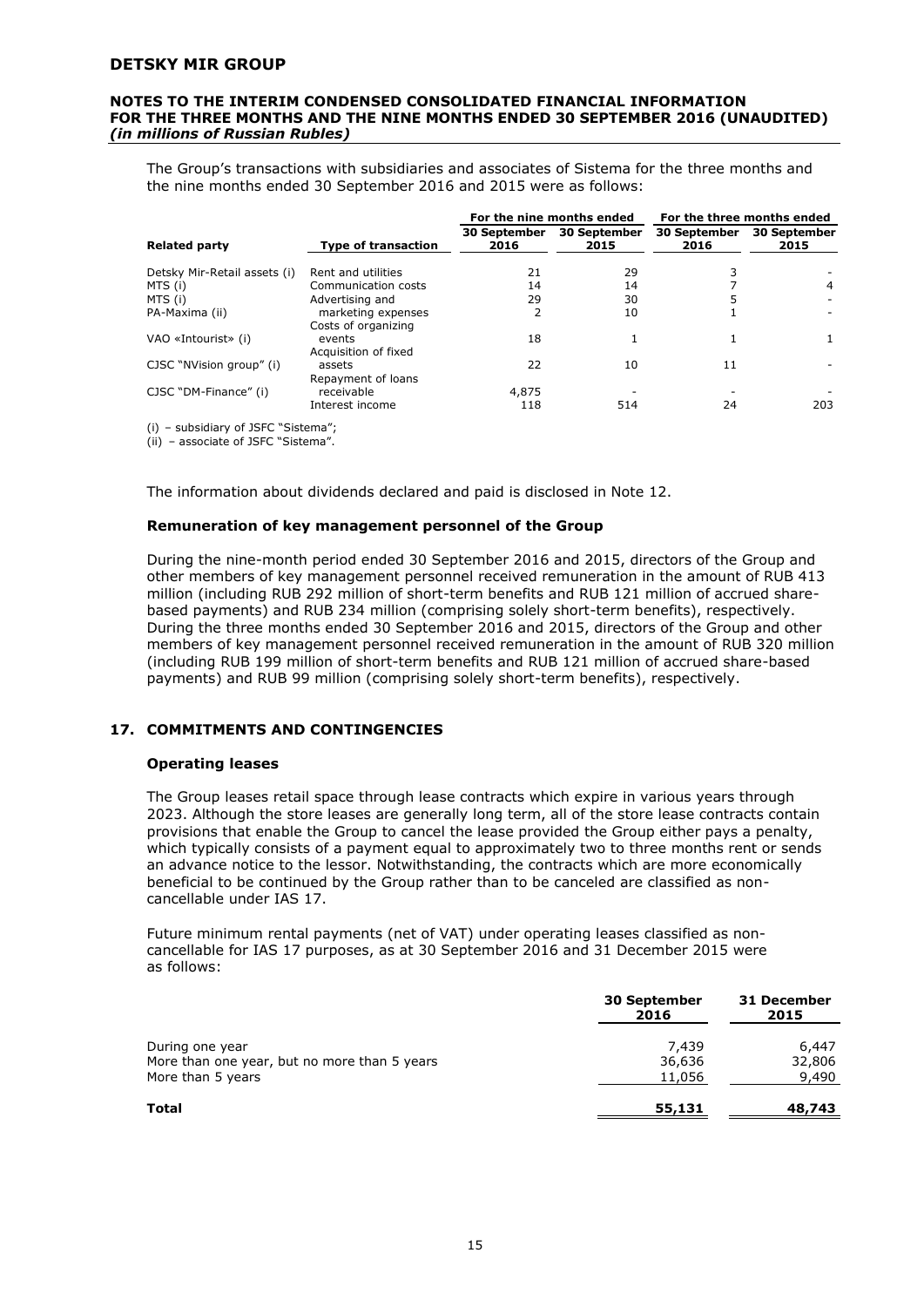#### **NOTES TO THE INTERIM CONDENSED CONSOLIDATED FINANCIAL INFORMATION FOR THE THREE MONTHS AND THE NINE MONTHS ENDED 30 SEPTEMBER 2016 (UNAUDITED)**  *(in millions of Russian Rubles)*

# **Option agreements**

In December 2015, AFK "Sistema" sold 23.1% of the Company to the Russia-China Investment Fund ("RCIF") for a total consideration of RUB 9.75 billion. The Group has granted the buyer an option to put its stake in the Company at fair value in case of the non-occurrence of prescribed future events. The option is exercisable between 2021 and 2023. The Group concluded that this puttable instrument should be classified as equity instrument rather than a financial liability because the occurrence of these events is considered under the control of the Group and AFK "Sistema".

# **Legal**

In the ordinary course of business, the Group may be a party to various legal and tax proceedings, and be subject to claims. In the opinion of management, the Group's liability, if any, in all pending litigation, other legal proceeding or other matters, will not have a material effect on the financial condition, results of operations or liquidity of the Group.

#### **Taxation**

Laws and regulations affecting businesses in the Russian Federation continue to change rapidly. These changes are characterized by different interpretations and arbitrary application by the authorities. Management's interpretation of such legislation as applied to the activity of the Group may be challenged by the relevant regional and federal authorities. The tax authorities in the Russian Federation frequently take an assertive position in their interpretation of the legislation and assessments and as a result, it is possible that transactions and activities that have not been challenged in the past may be challenged. As a result, significant additional taxes, penalties and interest may be assessed. Where uncertainty exists, the Group has accrued tax liabilities as management's best estimate of the probable outflow of resources which will be required to settle such liabilities. Management believes that it has adequately provided for tax liabilities based on its interpretations of tax legislation. However, the relevant authorities may have differing interpretations, and the effects could be significant.

# **Operating environment**

Emerging markets such as Russia are subject to different risks than more developed markets, including economic, political and social, and legal and legislative risks. Laws and regulations affecting businesses in Russia continue to change rapidly, tax and regulatory frameworks are subject to varying interpretations. The future economic direction of Russia is heavily influenced by the fiscal and monetary policies adopted by the government, together with developments in the legal, regulatory, and political environment.

Because Russia produces and exports large volumes of oil and gas, its economy is particularly sensitive to the price of oil and gas on the world market. During 2014-2015 and the 1st quarter of 2016 the oil price decreased significantly, which led to substantial decrease of the Russian Ruble exchange rate.

Starting from 2014, sanctions have been imposed in several packages by the U.S. and the E.U. on certain Russian officials, businessmen and companies.

In addition in the first quarter of 2015 two international credit agencies downgraded Russia's long-term foreign currency sovereign rating to the speculative level with the negative outlook.

The above mentioned events have led to reduced access of the Russian businesses to international capital markets, increased inflation, economic recession and other negative economic consequences. The impact of further economic developments on future operations and financial position of the Group is at this stage difficult to determine.